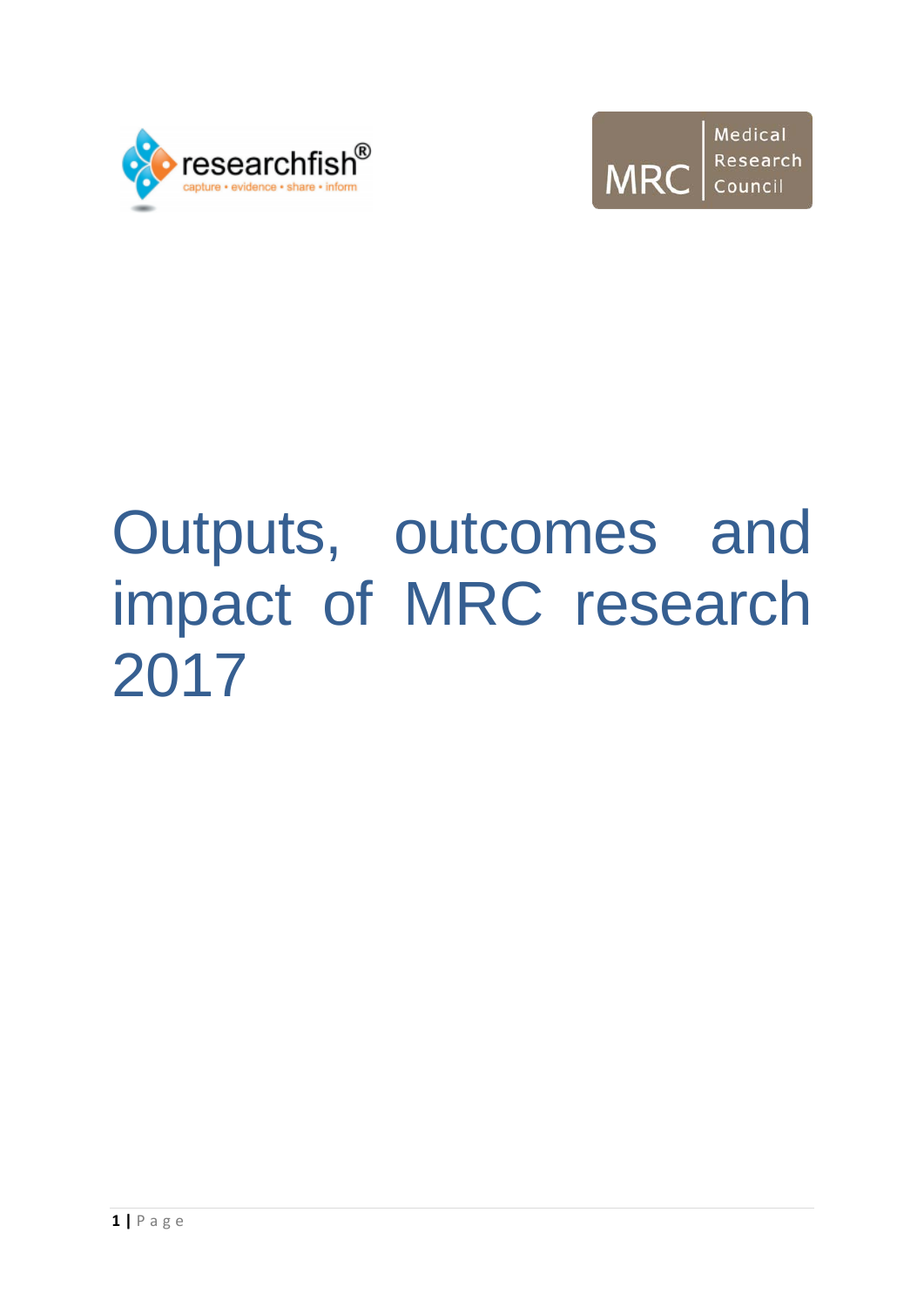# **Introduction**

This report forms part of the MRC's [Investing for Impact](https://www.mrc.ac.uk/successes/investing-for-impact/) series, which provides both qualitative and quantitative analysis of the outputs, outcomes and impact of MRC research.

The outputs data from the MRC portfolio of awards included in this report were collected during the 2018 researchfish® data gathering period (Feb to Mar 2018). The new outputs reported in 2018 combine with those from past submission periods to provide more than 10 years of researchfish® data from all MRC awards active between April 2007 and October 2017.

Evaluation and analysis of the outputs, outcomes and impact of MRC research require a detailed understanding of how data are collected and interpreted. Data on awards and their associated outputs also come from a variety of sources which need to be integrated to allow more direct comparisons between the support for research and its collective impact.

This report presents data from the various outputs as both:

- **Quantitative analysis** the figures and charts displaying the outputs data from *All MRC* (the total MRC portfolio) awards<sup>[1](#page-1-0)</sup>.
- **Tabulated data** a series of tables containing the numerical data used in the figures of the main quantitative analysis.

The links within the list below can be used to navigate to specific output types:

- **Publications** [Figures](#page-3-0) and [Tables](#page-20-0)
- **Collaborations** [Figures](#page-4-0) and [Tables](#page-20-1)
- **Further funding** [Figures](#page-6-0) and [Tables](#page-21-0)
- **Engagement activities** [Figures](#page-7-0) and [Tables](#page-22-0)
	- o Includes *Artistic and creative products* [Figures](#page-10-0) and [Tables](#page-23-0)
- **Policy influences** [Figures](#page-11-0) and [Tables](#page-24-0)
- **Research materials** [Figures](#page-14-0) and [Tables](#page-25-0)
	- o Includes *Tools and methods*,
	- o *Databases and models* and
	- o *Software and technical products*
- **Intellectual property** [Figures](#page-16-0) and [Tables](#page-26-0)
- **Medical products, interventions, and clinical trials** [Figures](#page-17-0) and [Tables](#page-27-0)
- Awards and recognition [Figures](#page-17-1) and [Tables](#page-27-1)

If you have any queries regarding these data, please contact the [MRC Evaluation & Analysis Team](mailto:Evaluation&AnalysisTeam@mrc.ukri.org)

<span id="page-1-0"></span> <sup>1</sup> For further information on portfolio analysis, see the **[methodology pages of the MRC website.](https://www.mrc.ac.uk/successes/evaluating-research-outcomes/methodology-for-evaluation/)**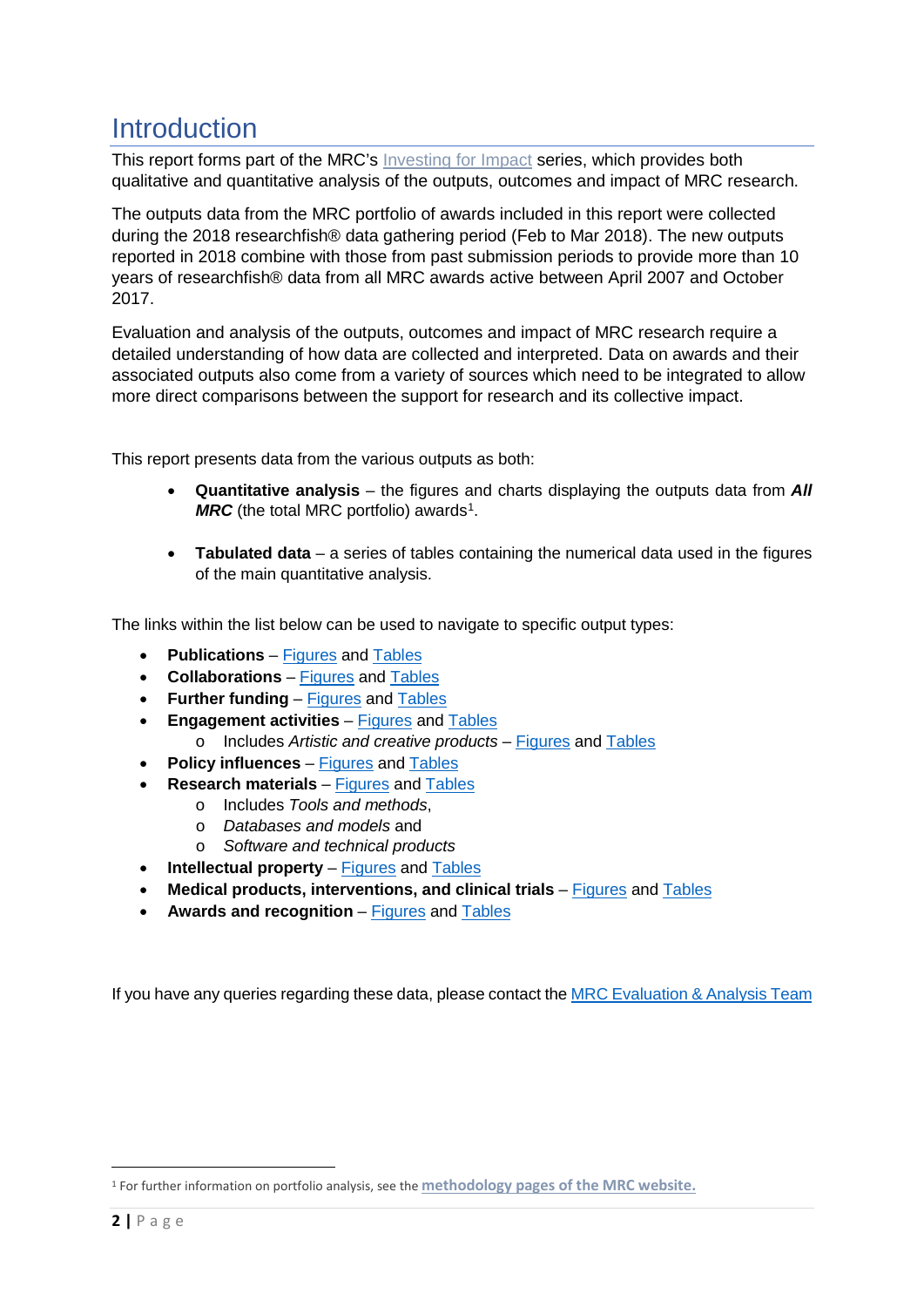Quantitative Analysis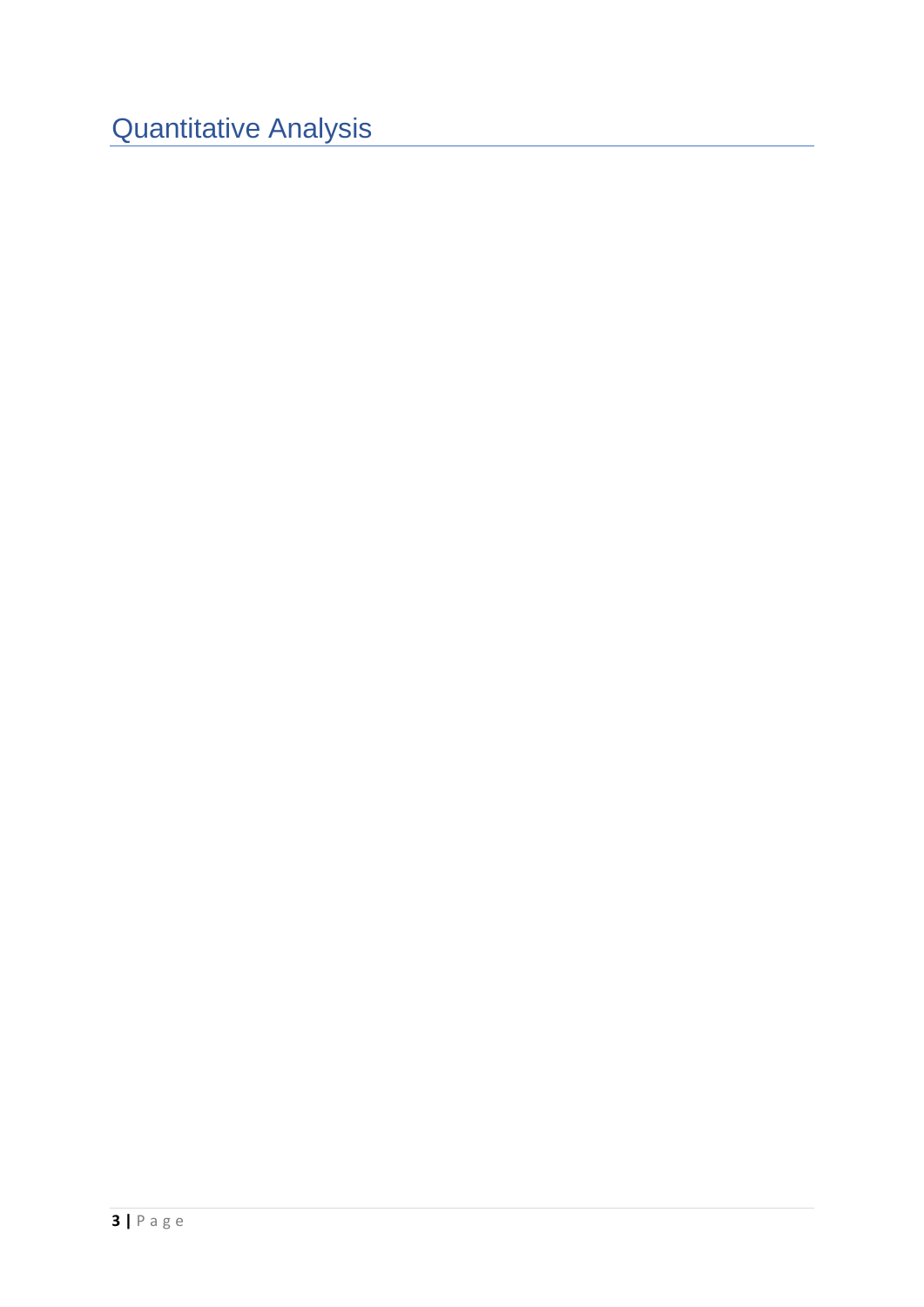#### <span id="page-3-0"></span>**Publications**

Peer-reviewed publications are an important output from research and the most frequently reported. Their main functions — communicating information, building a knowledge base and validating research quality — have remained largely unchanged since they first came into existence, around 350 years ago<sup>[2](#page-3-1)</sup>.

It takes time for researchers to publish their results and so there will naturally be fewer publications resulting from more recent awards. However, publications tend to be produced before any other type of output such as policy influence or intellectual property. This year's publication data has been taken from Dimensions and includes the average Relative Citation Ratio.

The Relative Citation Ration (RCR) his is defined by Dimensions as: "the relative citation performance of an article, when compared to other articles in its area of research. The RCR is normalized to 1.0 and calculated for all articles funded by the NIH in the Dimensions catalog. An RCR of more than 1.0 shows that a publication has an above average citation rate for its group, when defined by the subject area citation rates of the articles that have been cited with it. Articles that are less than 2 years old, or do not have citations, do not have an RCR."



#### *researchfish® question: Publications arising from research funded.*

<span id="page-3-2"></span>

*Researchers report approximately 13,900 new publications to the MRC each year. Values taken from dimensions.*

<span id="page-3-1"></span> <sup>2</sup> Solomon (2007) *The Role of Peer Review for Scholarly Journals in the Information Age*. J ePub 10(1). DOI: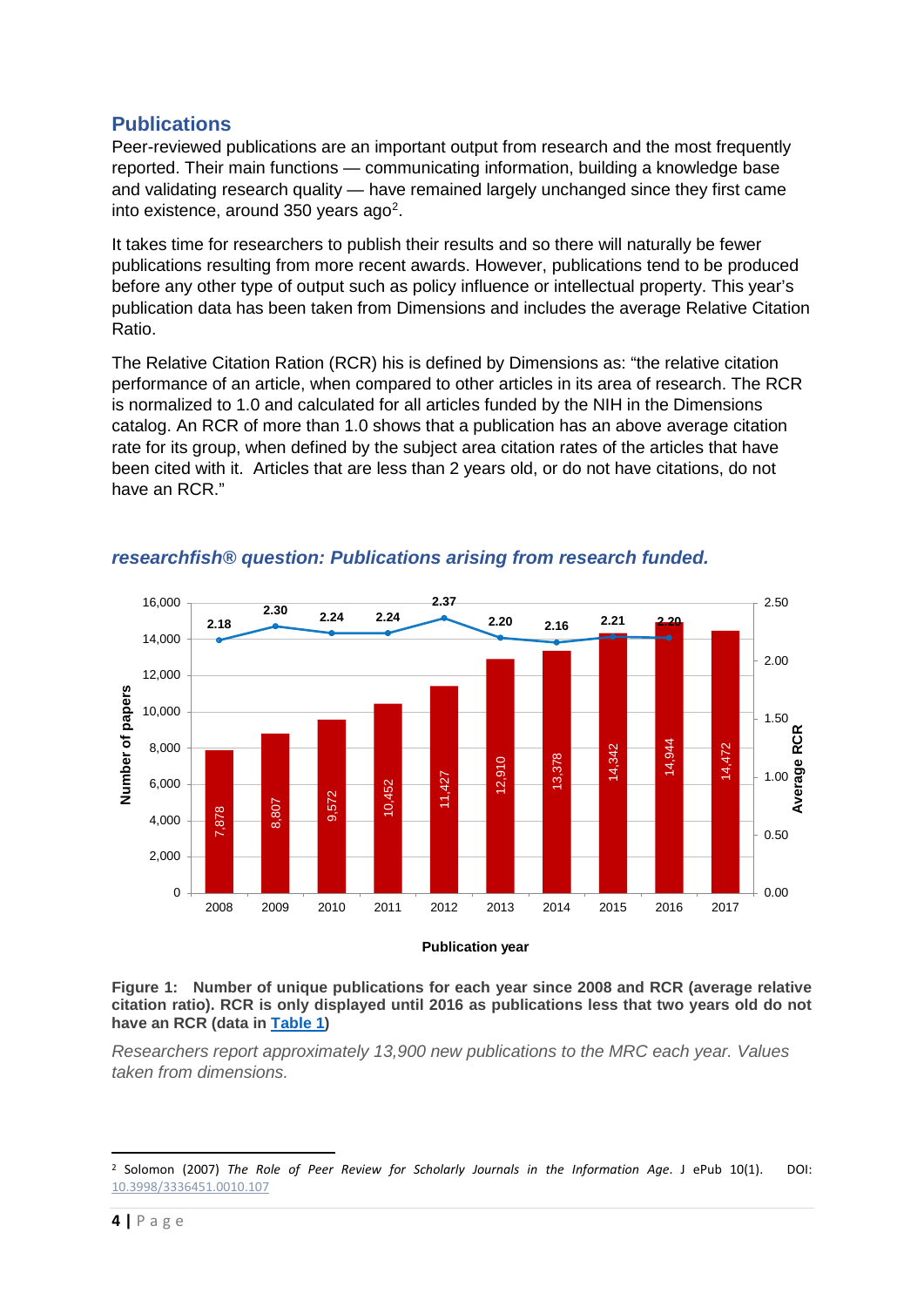# <span id="page-4-0"></span>**Collaborations**

Research collaborations might take the form of joint funding, exchanging expertise, staff and facilities, accessing datasets (for example when conducting meta-analyses), or simply bringing together the critical mass required to [tackle complex multidisciplinary problems.](https://www.mrc.ac.uk/links/the-many-faces-of-collaboration-and-teamwork-in-scientific-research/) Collaboration as measured by co-authorship, particularly international co-authorship, has been shown to [increase citation impact.](https://www.mrc.ac.uk/links/international-comparative-performance-of-the-uk-research-base-2013/) Feedback from researchers via [researchfish®](https://www.mrc.ac.uk/links/researchfish/) shows that collaborations are frequently global, cross-sector and interdisciplinary, and are essential to maximise translational impact from research. During a period of constrained public finances it is [even more important](https://www.mrc.ac.uk/links/growing-the-best-and-brightest-the-drivers-of-research-excellence/) for researchers to pool resources and expertise to enable access to wide-ranging facilities and equipment.

It takes time for researchers to set up collaborations and so there will naturally be fewer collaborations resulting from more recent awards.





<span id="page-4-1"></span>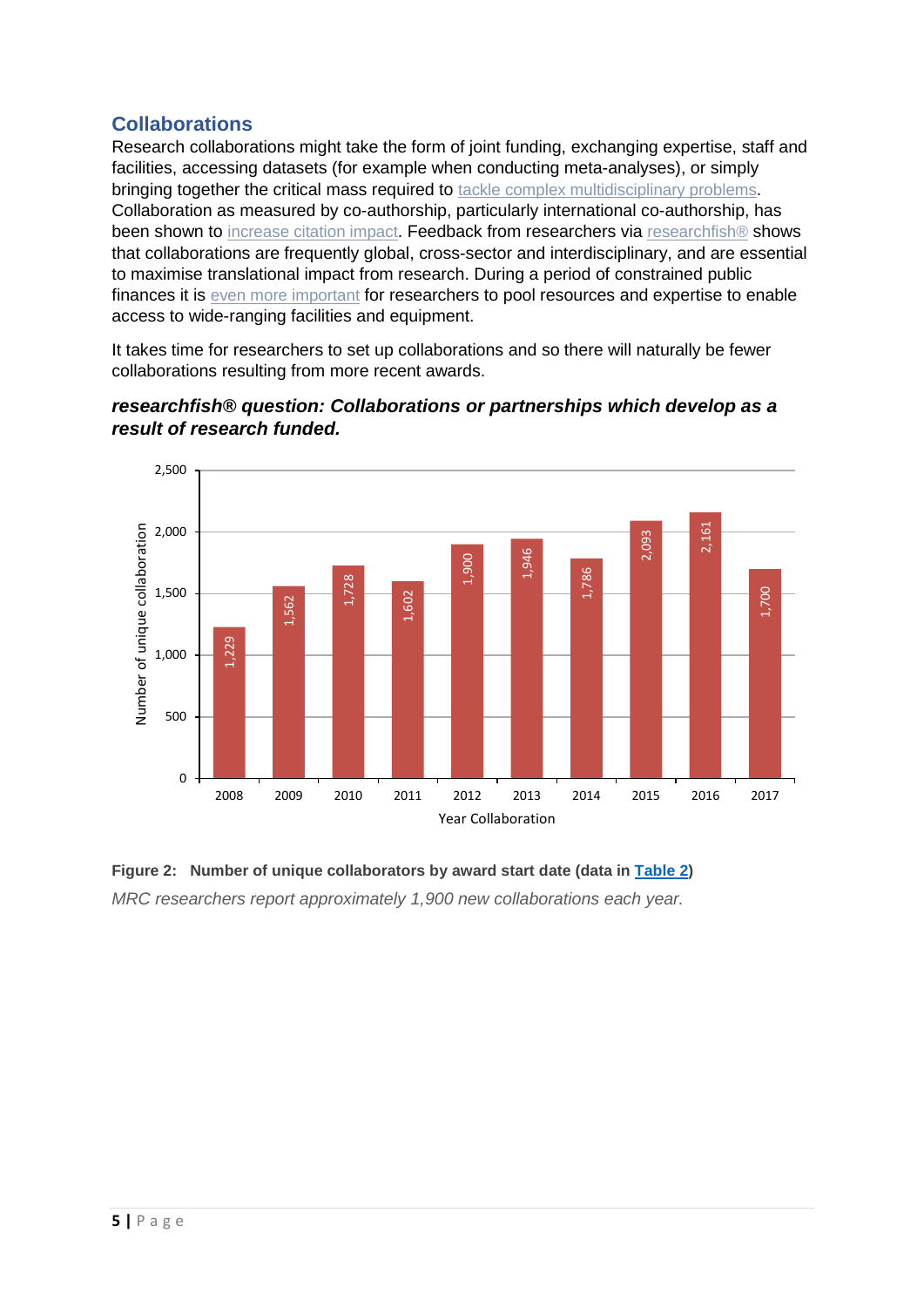#### **Collaborations by sector**

researchfish® provides data on the extent to which MRC researchers are engaging with collaborators from different sectors, including from the private sector.



#### <span id="page-5-0"></span>**Figure 3: Number of collaborators by research sector (data in [Table 3\)](#page-21-1)**

*Almost two thirds of new collaborations reported are within academia (62%). Publicly-funded organisations (13%) and the private sector (10%) are also frequent sectors for collaboration.*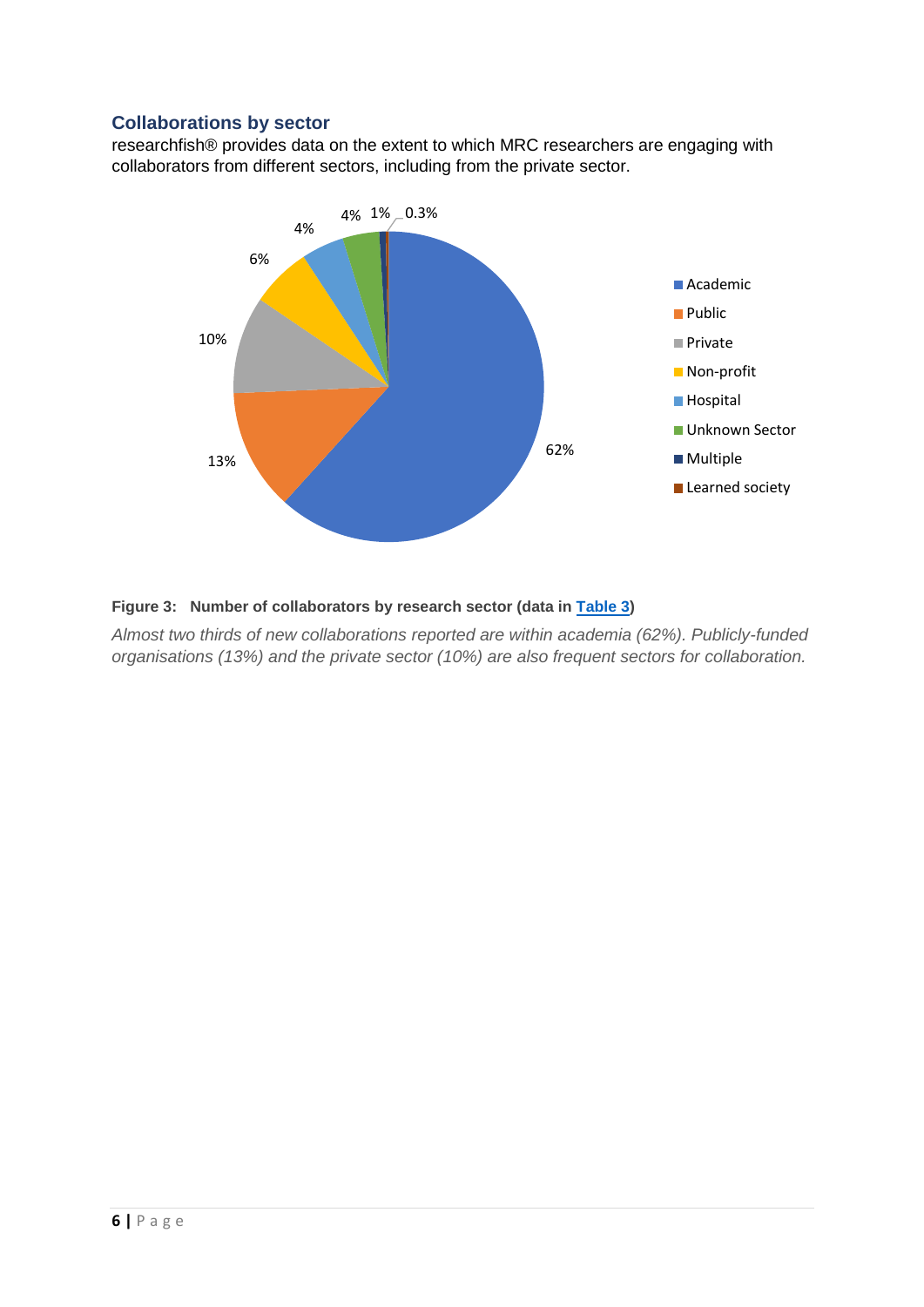# <span id="page-6-0"></span>**Further Funding**

In addition to establishing and maintaining collaborations, researchers obtain funding to continue or expand on their work. This *further funding* may be competitively won, at least in part, because of MRC support. Success in obtaining further funding may indicate that the research group has established a high-quality track record and is therefore able to present attractive proposals for future research.





<span id="page-6-1"></span>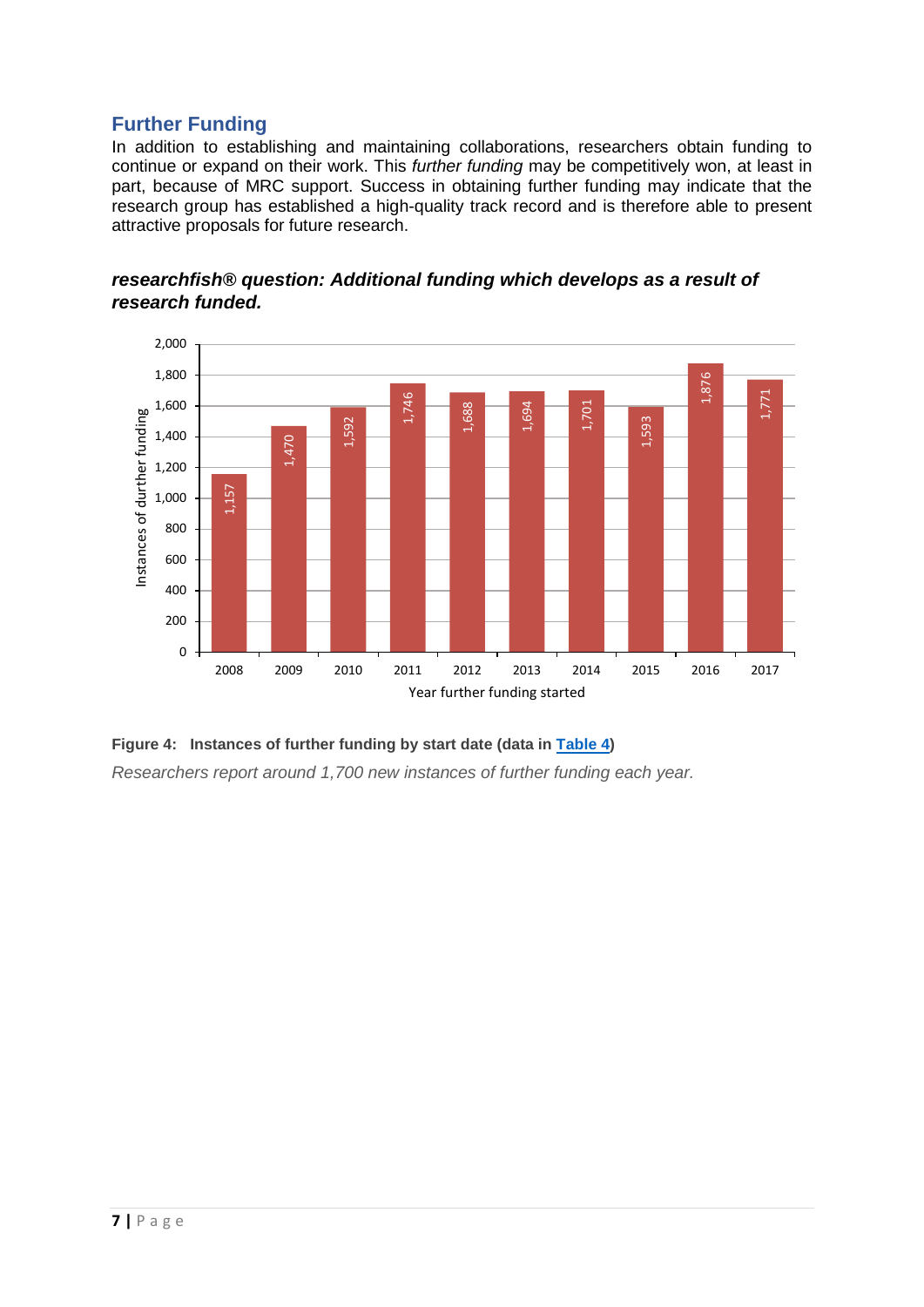#### **Further funding sources by sector**



#### <span id="page-7-1"></span>**Figure 5: Percentage of further funding by sector (data in [Table 5\)](#page-21-3)**

<span id="page-7-0"></span>*Awards from public and charitable/non-profit organisations accounts for 82% of all further funding reported by MRC researchers.*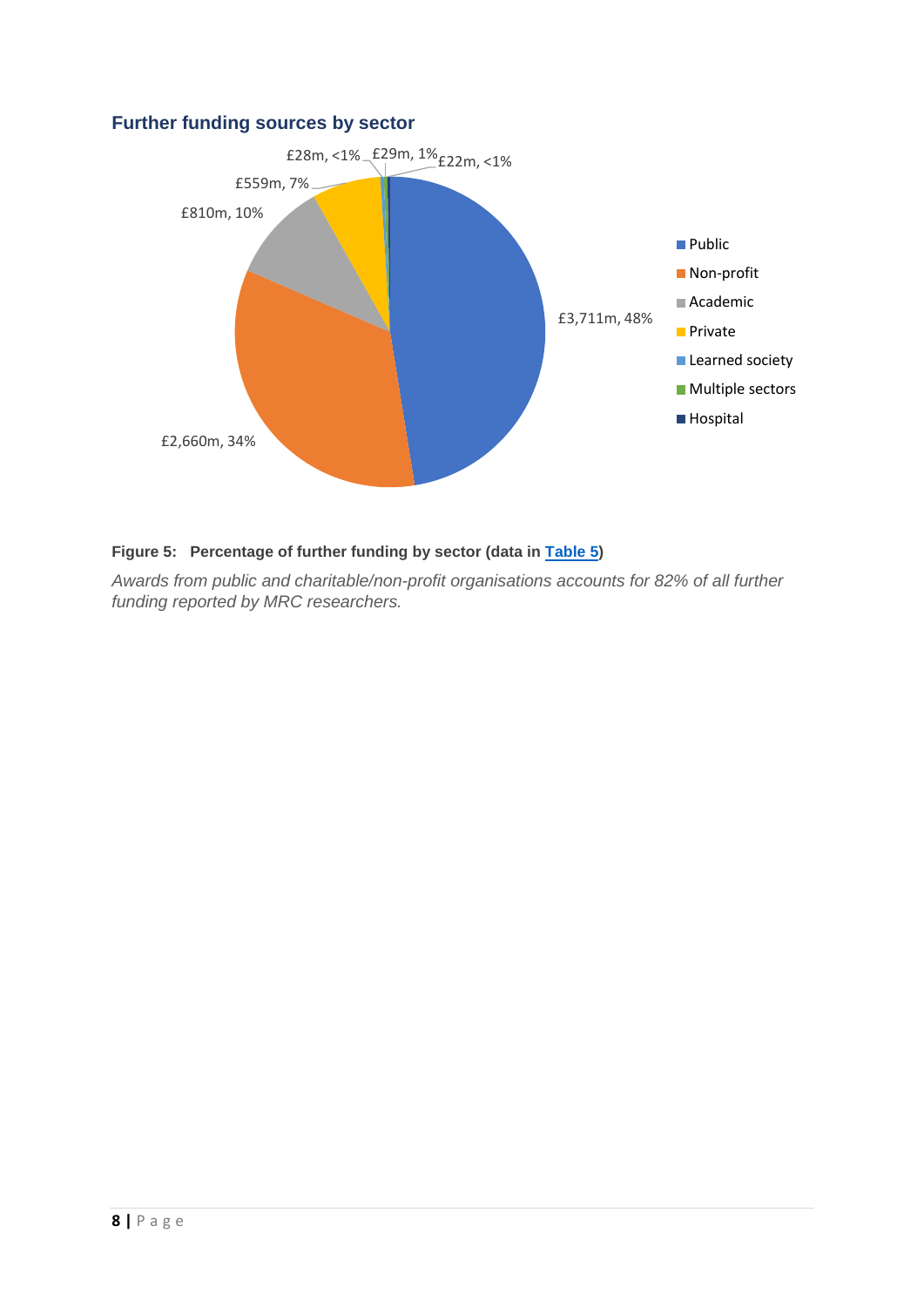# **Engagement activities**

Engaging with audiences outside of academia is an important part of the research process. It helps to enhance public understanding of complex research topics, communicate the importance of the research carried out and inspire future careers in science. The MRC runs a varied public engagement programme involving many researchers, from open days and participation in science festivals to our annual Max Perutz science writing competition. However public engagement is not limited to these MRC-run events. The MRC recognises the importance of public engagement: helping the public to understand our scientific findings, reflecting their views in our decision-making and effectively communicating these policies**.**  This is why the MRC encourages our scientists to engage, educate and inspire the public through various mediums, exhibitions, workshops, lectures or the media and to report on their activities.



*researchfish® question: Forms of communication of research results and science communication activities.*

#### <span id="page-8-0"></span>**Figure 6: Instances of engagement activities by year activity was first reported (data i[n Table 6\)](#page-22-1)**

*In the last five years, MRC researchers have reported more than 7,000 engagement*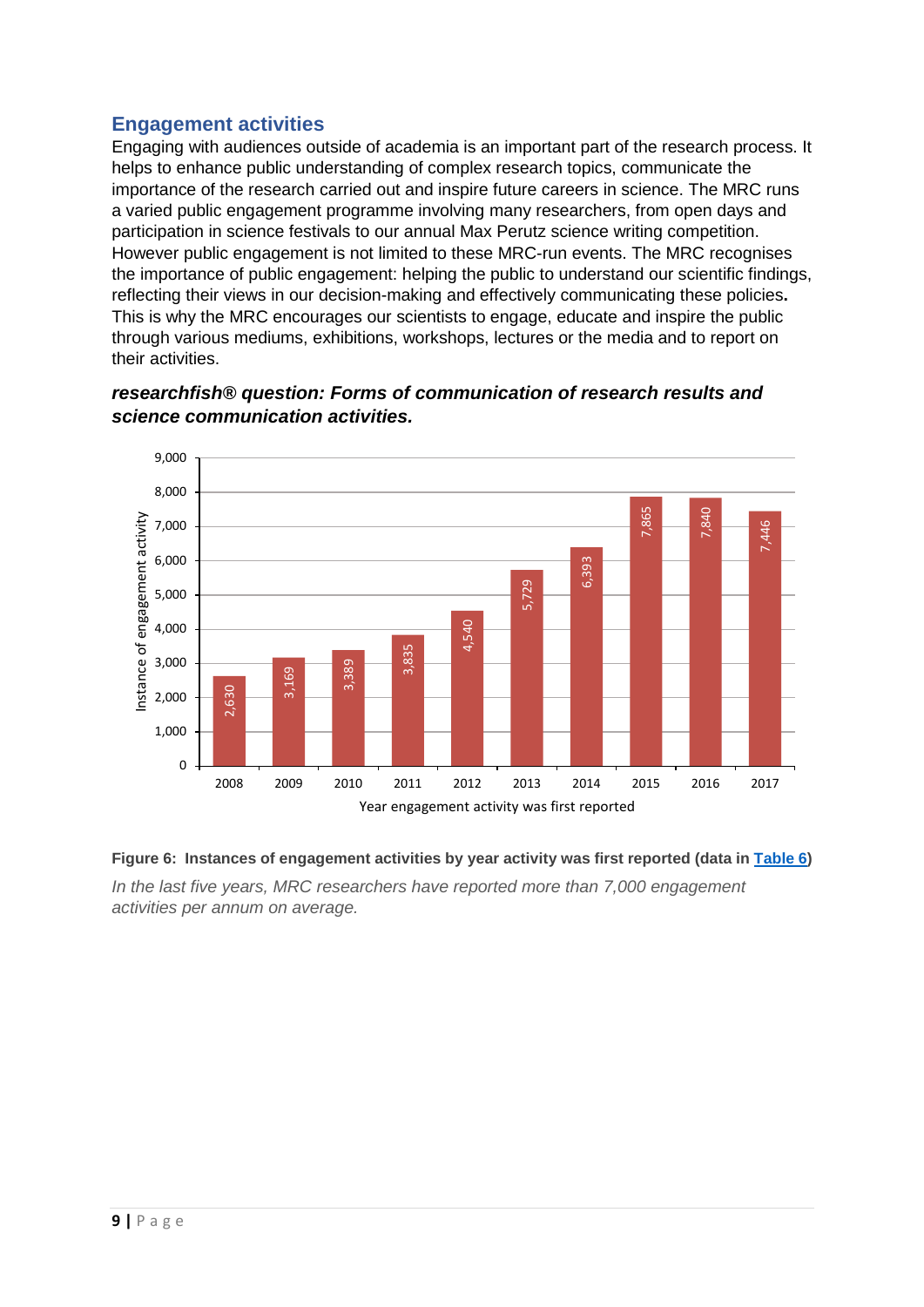

#### **Engagement activity by audience and type**

#### <span id="page-9-0"></span>**Figure 7: Engagement activities by type (data in [Table 7\)](#page-22-2)**

*There are many mechanisms by which MRC researchers disseminate their work, with a talk or presentation the most frequent (41%). Both traditional media (such as press releases, magazines, newspapers, TV/radio) and 'new' media (such as blogs, social media, podcasts) feature prominently (23% combined).*



#### <span id="page-9-1"></span>**Figure 8: Engagement activities by audience type (data in [Table 8\)](#page-23-1)**

*The audience for engagement activities from MRC researchers are also mixed. The general public is most frequently reported (27%), but schools, professionals, policymakers and research participants are also featured.*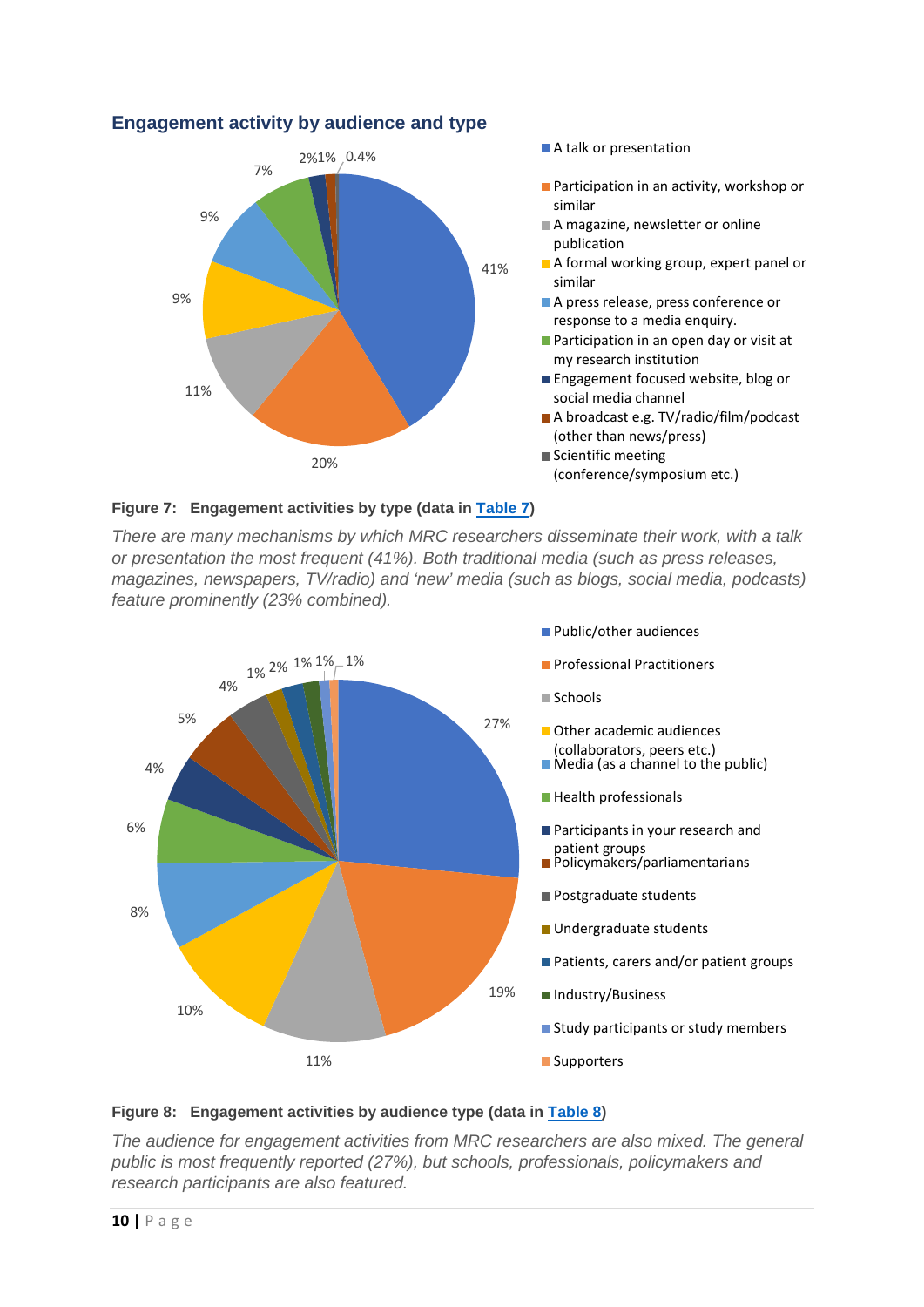#### <span id="page-10-0"></span>**Artistic and Creative Products**

For many, the pairing of medical research and artistic products seems unlikely. However, over the past two years, the combined use of researchfish® across both medical and arts/humanities research funders has provided MRC researchers with the opportunity to report on their more creative endeavours. While relatively few, just 369, it has been interesting for the MRC to follow how research can be viewed in different, more widely accessible artistic means. Scientists are creative individuals and it has been interesting to observe novel ways in which scientific achievements can be expressed.



#### <span id="page-10-1"></span>**Figure 9: Number of instances of artistic and creative products by type (data in [Table 9\)](#page-23-2)**

*Around 35% of artistic products reported are films, videos or animations. These include advocacy work, often created directly by researchers themselves, on social media video channels like YouTube. Also included are exhibits in science museums and artistic installations. Photographs, often taken for the purposes of research (for example, captured by microscopy) can be subsequently used for more artistic purposes, such as the cover of books or magazines, or public display.*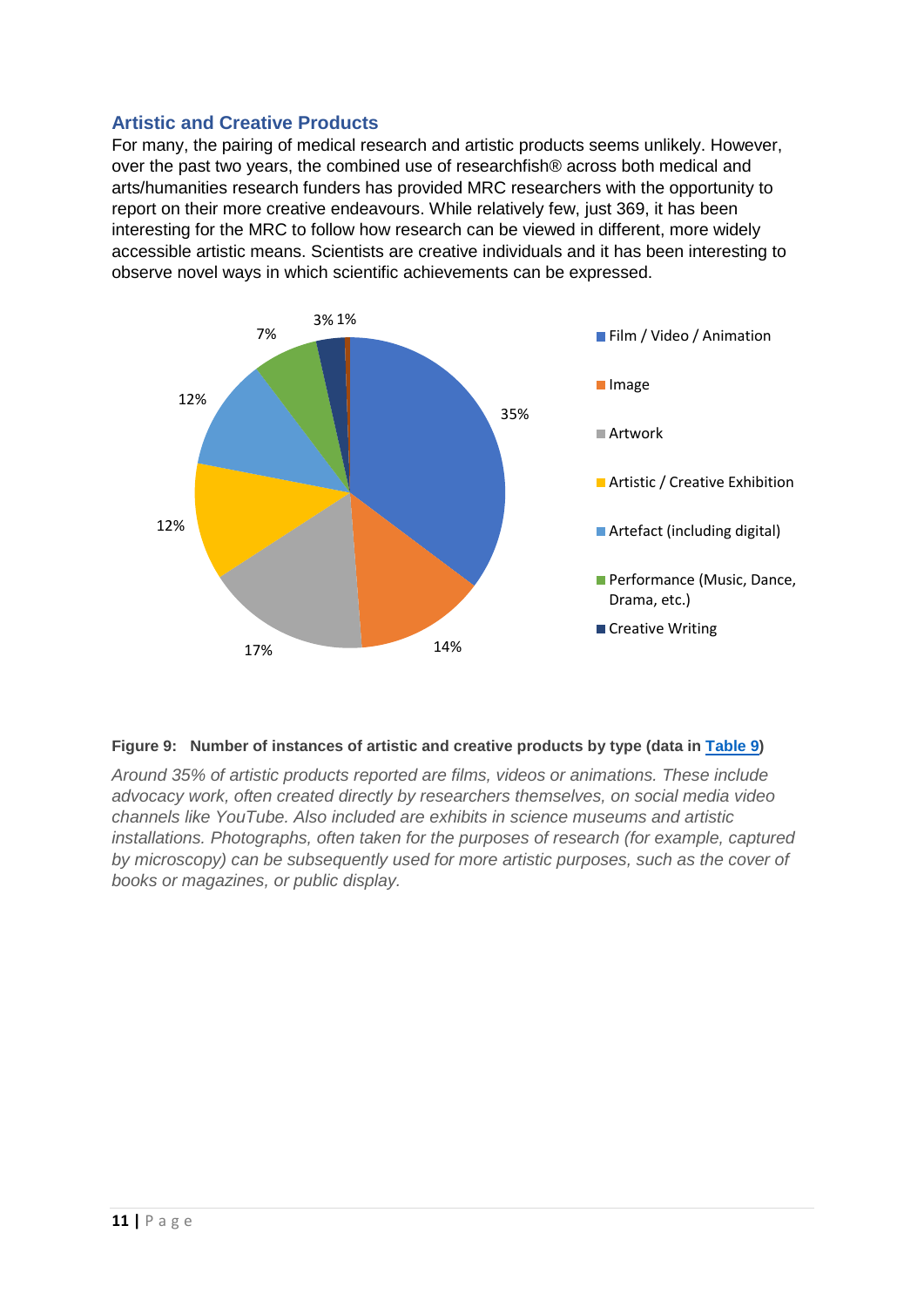# <span id="page-11-0"></span>**Policy influence**

Translating research evidence into improved policy occurs via many different routes, but engagement — communicating and exchanging information and expertise — between researchers, the public and policymakers is crucial. Policymakers, including politicians, regulatory organisations and arms-length bodies, have a duty to use the best possible evidence to benefit society's health and wellbeing. Researchers are therefore encouraged to maximise opportunities for their findings to inform policy decisions. MRC researchers play a critical part in shaping and influencing national and international policy, ensuring that public policy decisions and health interventions are based on research of the highest quality. Researchers contribute regularly to developing and revising clinical guidelines; recommendations to clinicians on the diagnosis, management and treatment in specific areas of healthcare based on systematic evidence, such as NICE and WHO clinical guidelines. MRC researchers also have an influence on policy through membership of guideline committees, participation in national consultations, and the training of practitioners**.**  However, this is not always a straightforward pathway and academic research is not always ready for application or can easily be put into practice by policymakers.

This is why the MRC requires researchers to consider including ways to engage with the public, policymakers and other potential beneficiaries in their research design. Extending and improving this exchange is at the heart of our strategic plan.



#### *researchfish® question: influence on policy or practice resulting from research outcomes.*

#### <span id="page-11-1"></span>**Figure 10: Number of instances of policy influence by year policy influence started (data in Table 10)**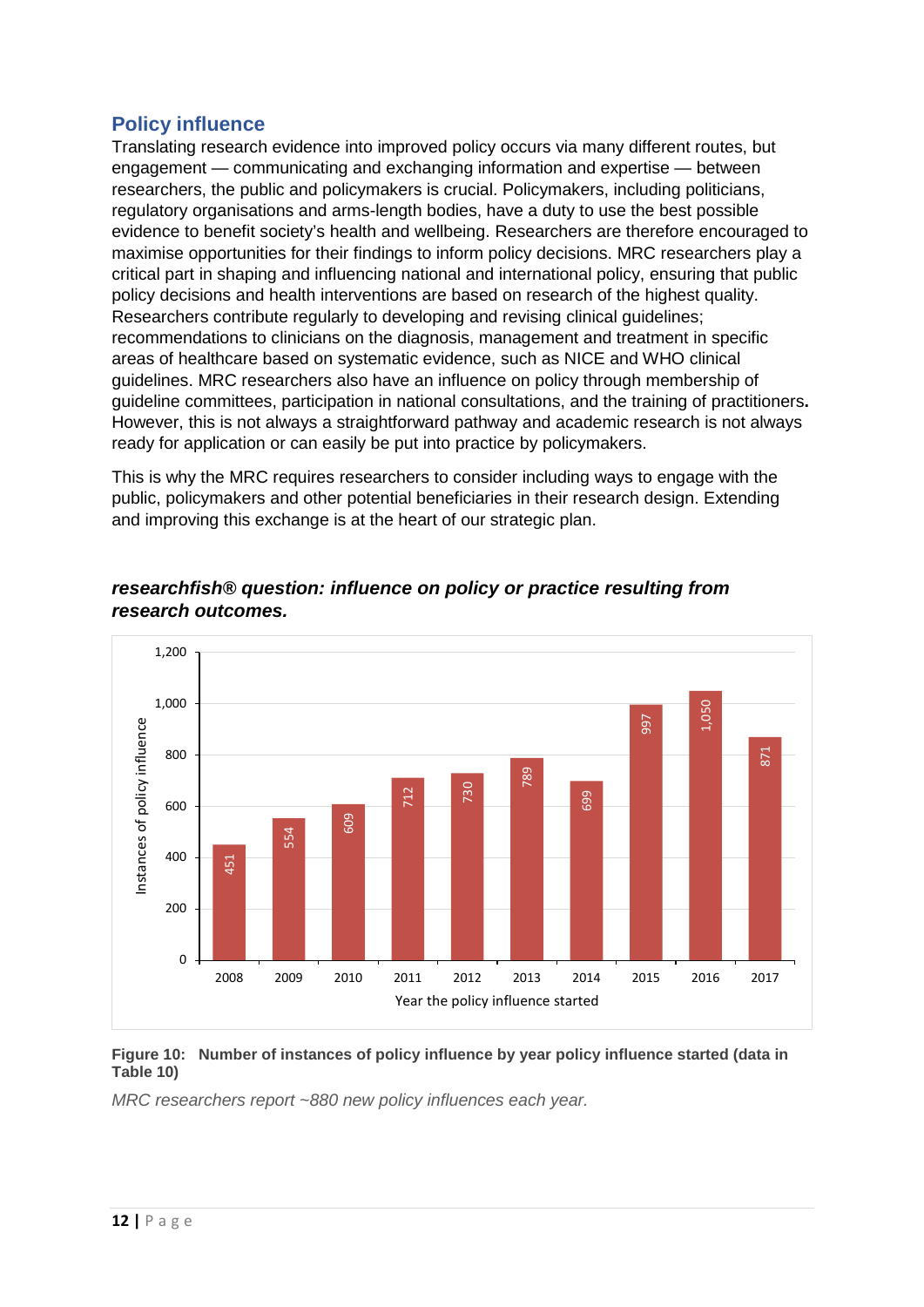#### **(A) Citations**



**(B) Other Policy Influence**

#### <span id="page-12-0"></span>**Figure 11: Instances of policy influence by type, divided by citations (a) and other types (b) (data in [Table 11\)](#page-24-1)**

*Citations (a) account for 23% of policy influences reported, the most frequent type being citations in clinical guidelines. Other types of policy influence (b) tend to focus on researcher expertise directly, as members of advisory groups, developing training or as part of committees, consultations or reviews that shape wider organisational / national policies.*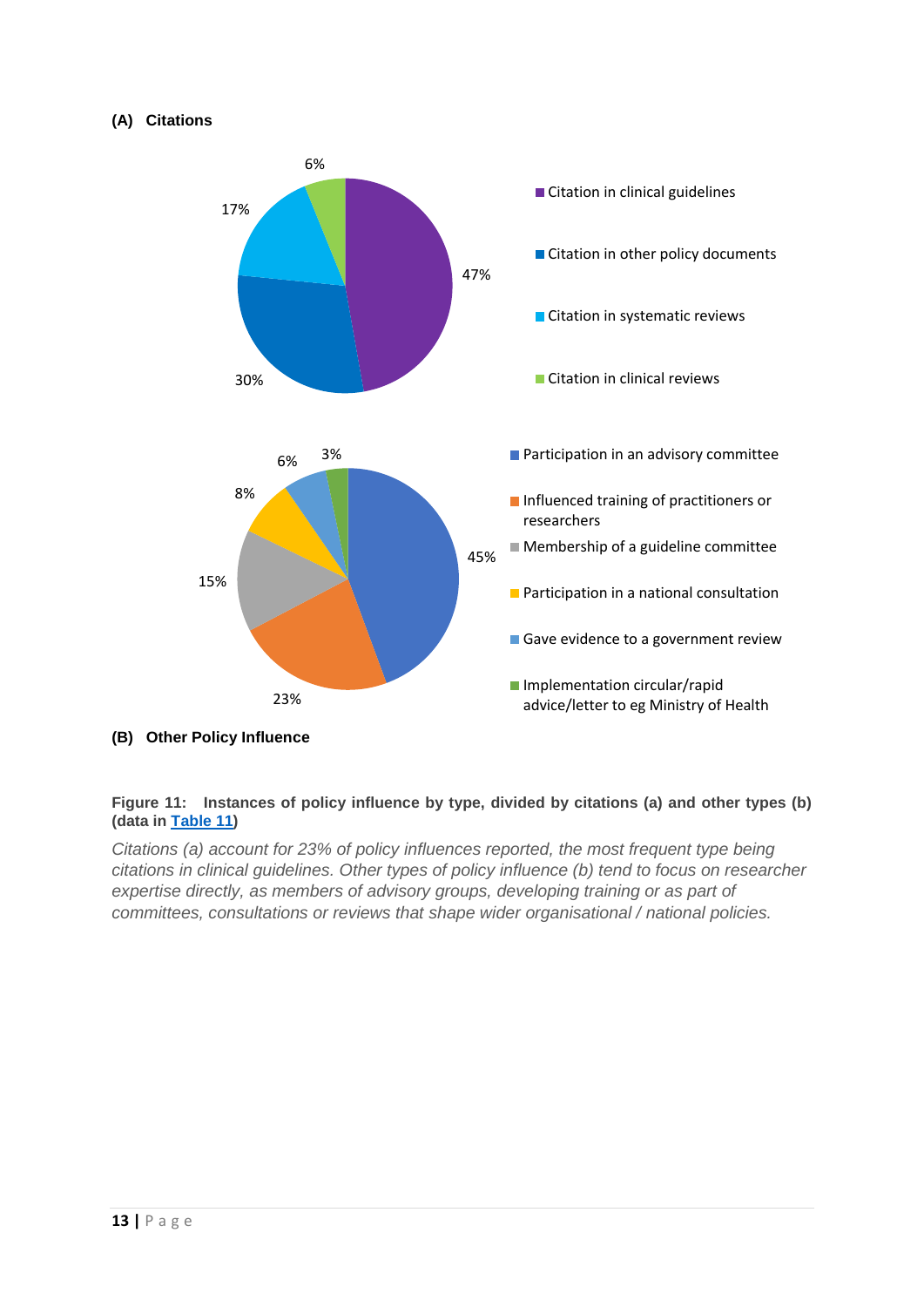

#### <span id="page-13-0"></span>**Figure 12: Instances of policy influence by location (data in [Table 12\)](#page-25-1)**

*Just over half of policy influences reported occur exclusively in the UK (46% nationally, 10% on a more local level). The remaining 44% are international in nature, of which more than half (26% of total) affect multiple countries*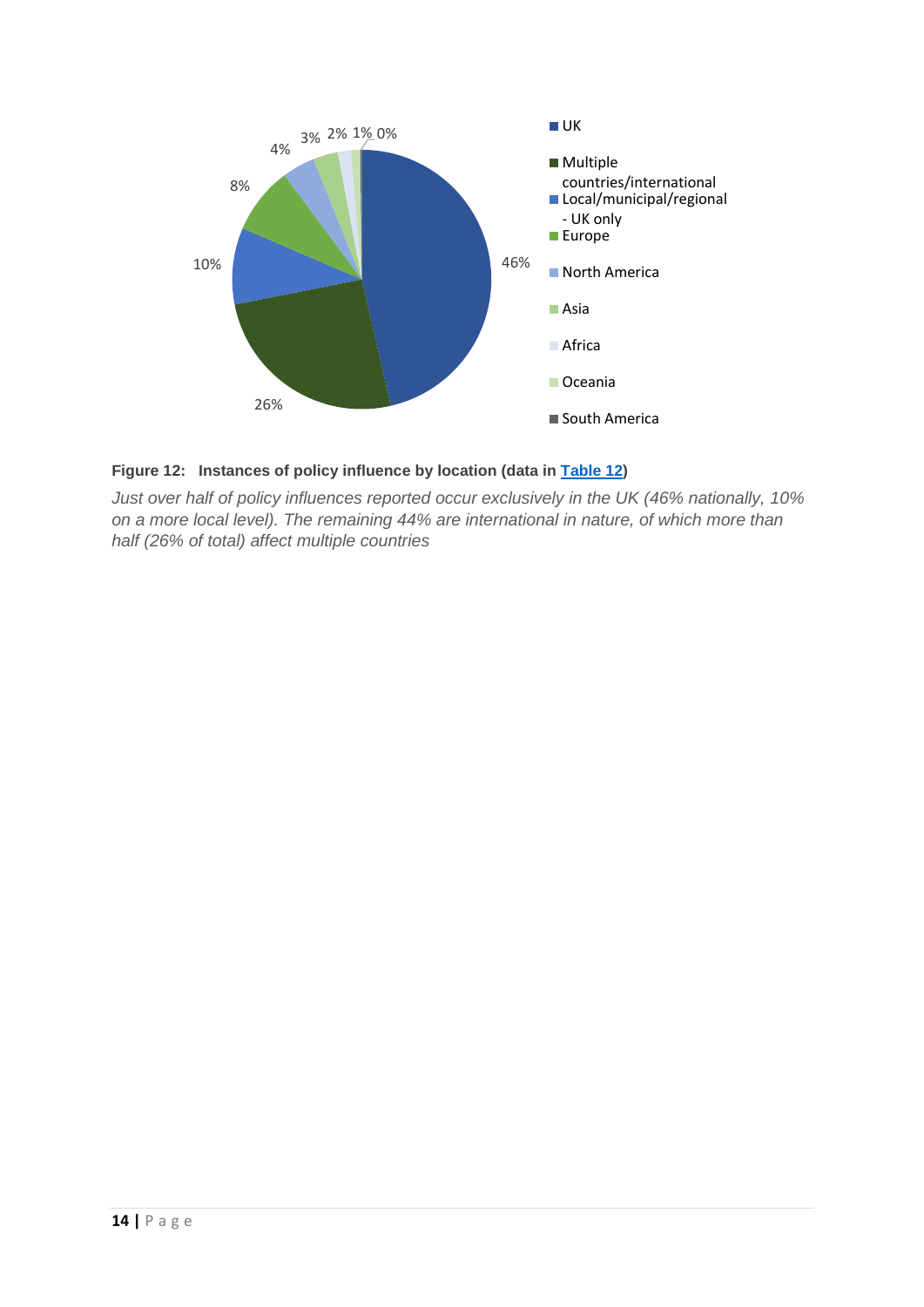#### <span id="page-14-0"></span>**Research materials**

The materials generated in the course of research are many and diverse. They may include new biological models (which may be whole living organisms or cell cultures engineered for a particular purpose), databases containing information about experimental observations or instructions for new techniques. These materials are tangible evidence of the research process and, although usually generated exclusively for the original research programme, they may be used more widely in other research projects. Using these materials may open up entirely new lines of enquiry and/or accelerate research in closely-related fields or even entirely different disciplines. These spill-over benefits are important outputs of MRCsupported research. Feedback captured via researchfish® aims to identify where studies have generated research materials and, importantly, where these have been used by others.

#### *researchfish® question: Research materials developed during the funded project.*



#### **Tools and methods by type**

<span id="page-14-1"></span>

*The most frequently reported type within research tools and methods are mammalian in vivo models (44%), followed by new technology assays or reagents (15%).*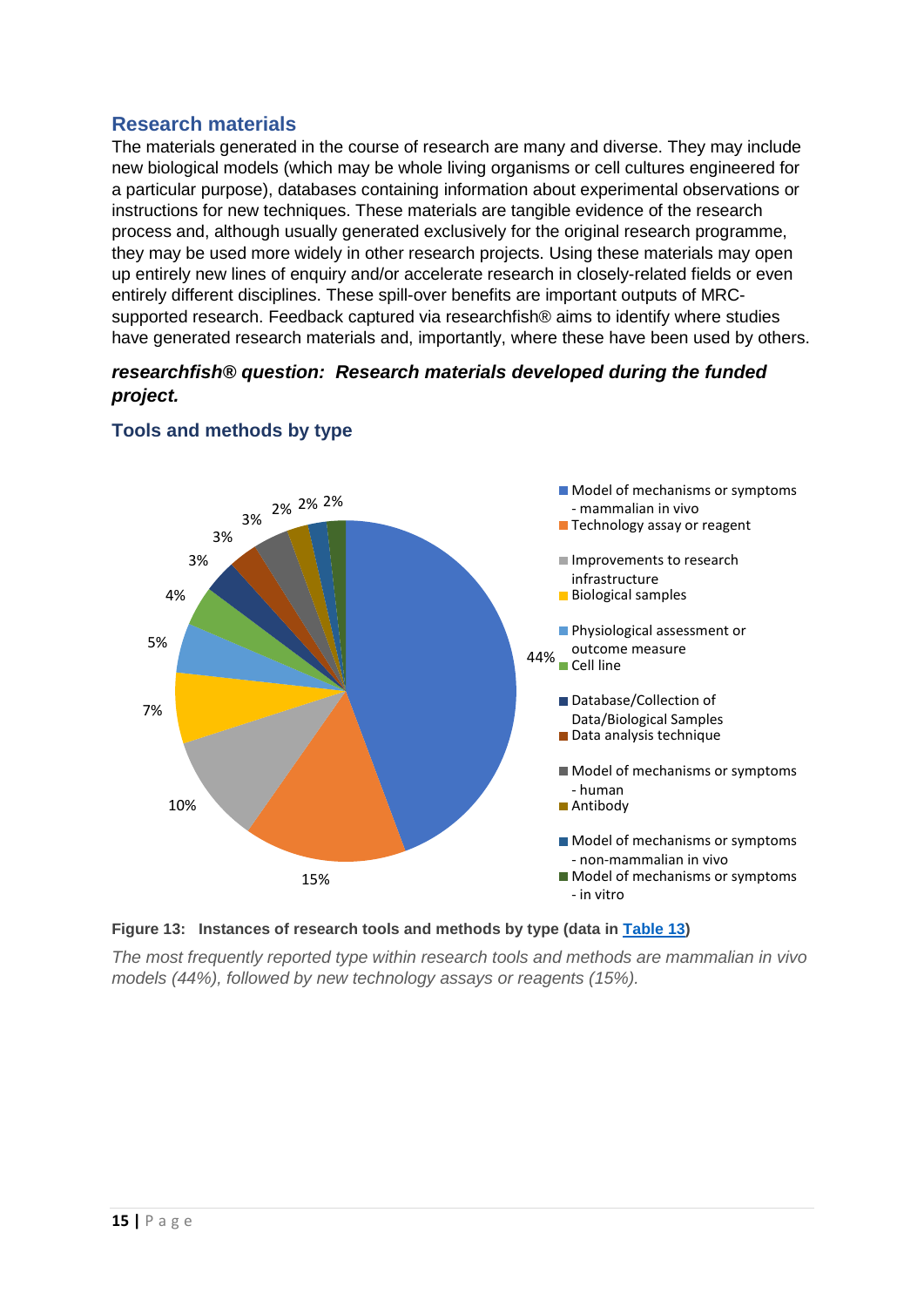#### **Databases and models**



<span id="page-15-0"></span>**Figure 14: Instances of research databases and models by type (data in [Table 14\)](#page-26-1)** *MRC researchers have reported 935 new research databases and models.*



#### **Software and technical products**

<span id="page-15-1"></span>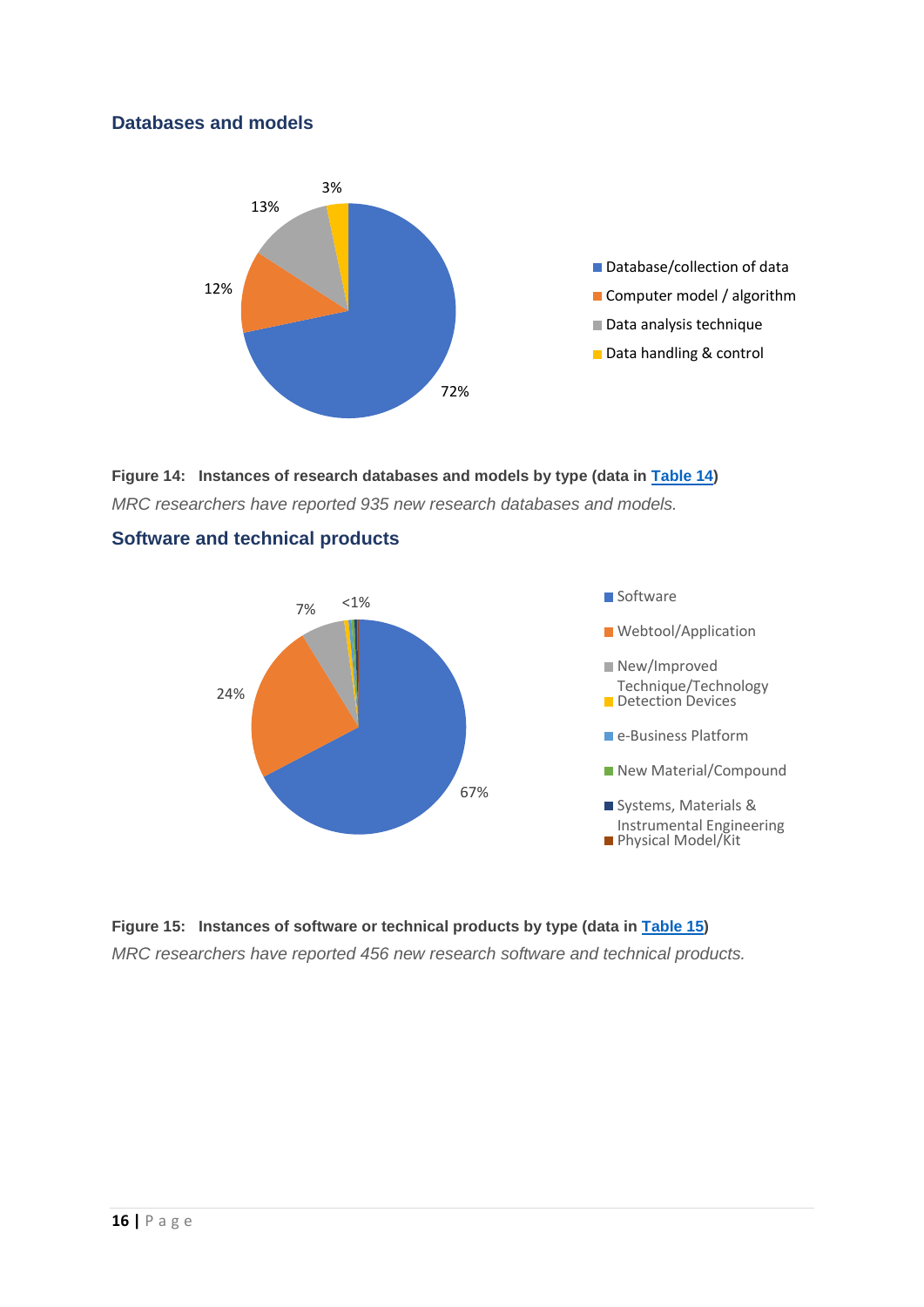#### <span id="page-16-0"></span>**Intellectual property**

In instances where a medical product or interventions cover 'new' functional or technical aspects, researchers take steps to ensure their discoveries are recognised as intellectual property. Creating intellectual property can take a long time and therefore the longer that an award has been active, the greater number of opportunities there are to create a patentable idea.



*researchfish® question: Patents or licencing arising from funded research outputs.*

#### <span id="page-16-1"></span>**Figure 16: Number of instances of Intellectual property (IP) by category and year in which IP was realised (data in [Table 16\)](#page-26-3)**

*MRC researchers have reported 1,263 items of intellectual property since 2008, with 404 in the past five years.*



#### <span id="page-16-2"></span>**Figure 17: Type of intellectual property protection reported (data in [Table 17\)](#page-27-2)**

*Just over one third of items of IP are granted patents (33%), with a further 32% as patents in application.*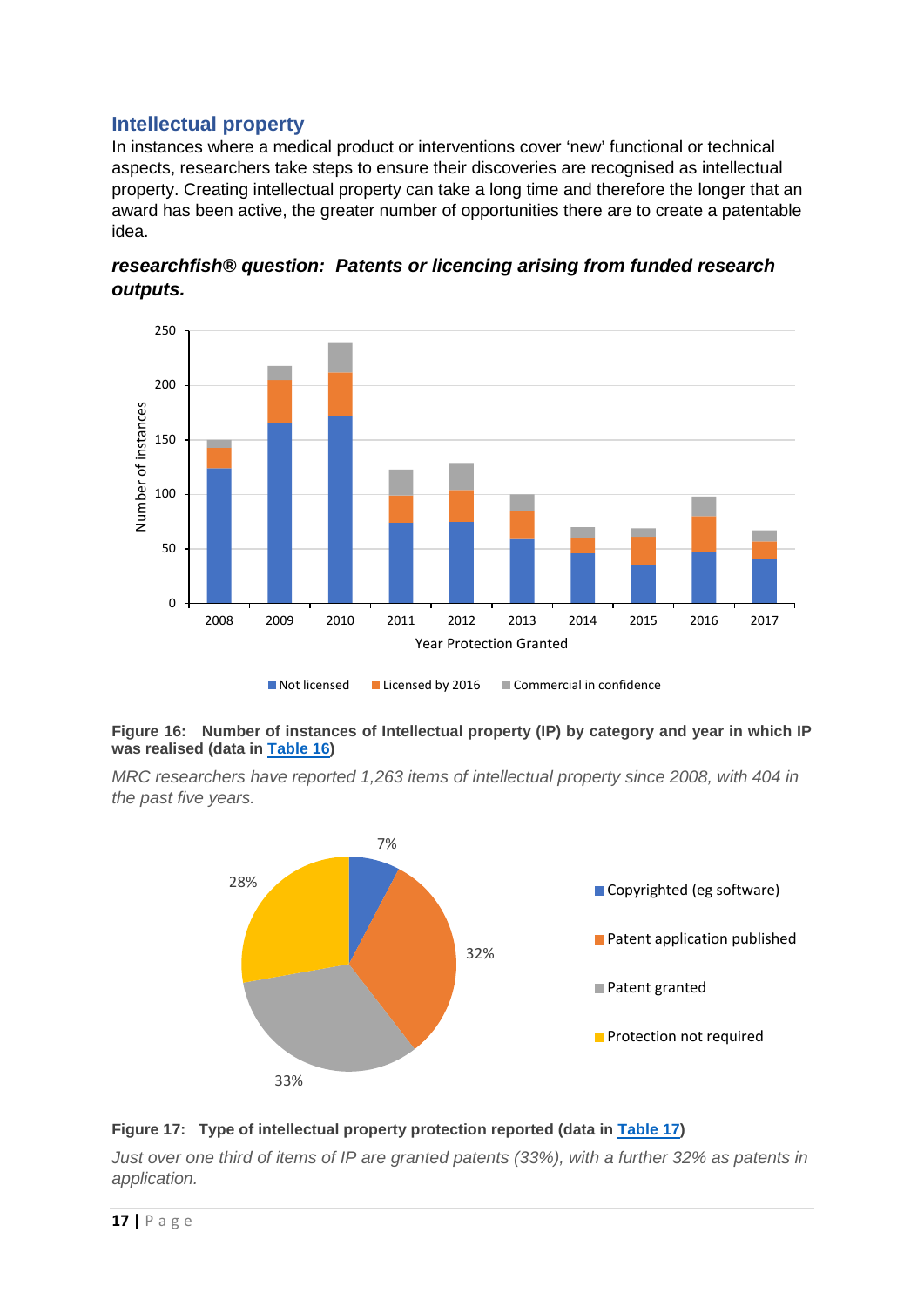#### <span id="page-17-0"></span>**Medical products, interventions and clinical trials**

New products, from vaccines and other therapies to technological advances for disease monitoring and diagnostics, are important and direct impacts from MRC-supported research. There is a long history of MRC discovery science leading to new products, interventions and clinical trials that have widespread impact, from the early development of the first antibiotic, penicillin, through to stem cells and monoclonal antibodies. The MRC provides sustained support for significant and pioneering research and has done much in partnership with others to ensure important UK discoveries can be rapidly translated into practice.

#### *researchfish® question: Products, interventions or clinical trials arising from the funded research outcomes.*



#### <span id="page-17-2"></span>**Figure 18: Instances of medical products, interventions and clinical trials by type (data in [Table](#page-27-3)  [18\)](#page-27-3)**

<span id="page-17-1"></span>*There are many different types of therapeutics which MRC researchers contribute towards, the most frequently reported being new drugs (31%) and non-imaging diagnostic tools (15%).*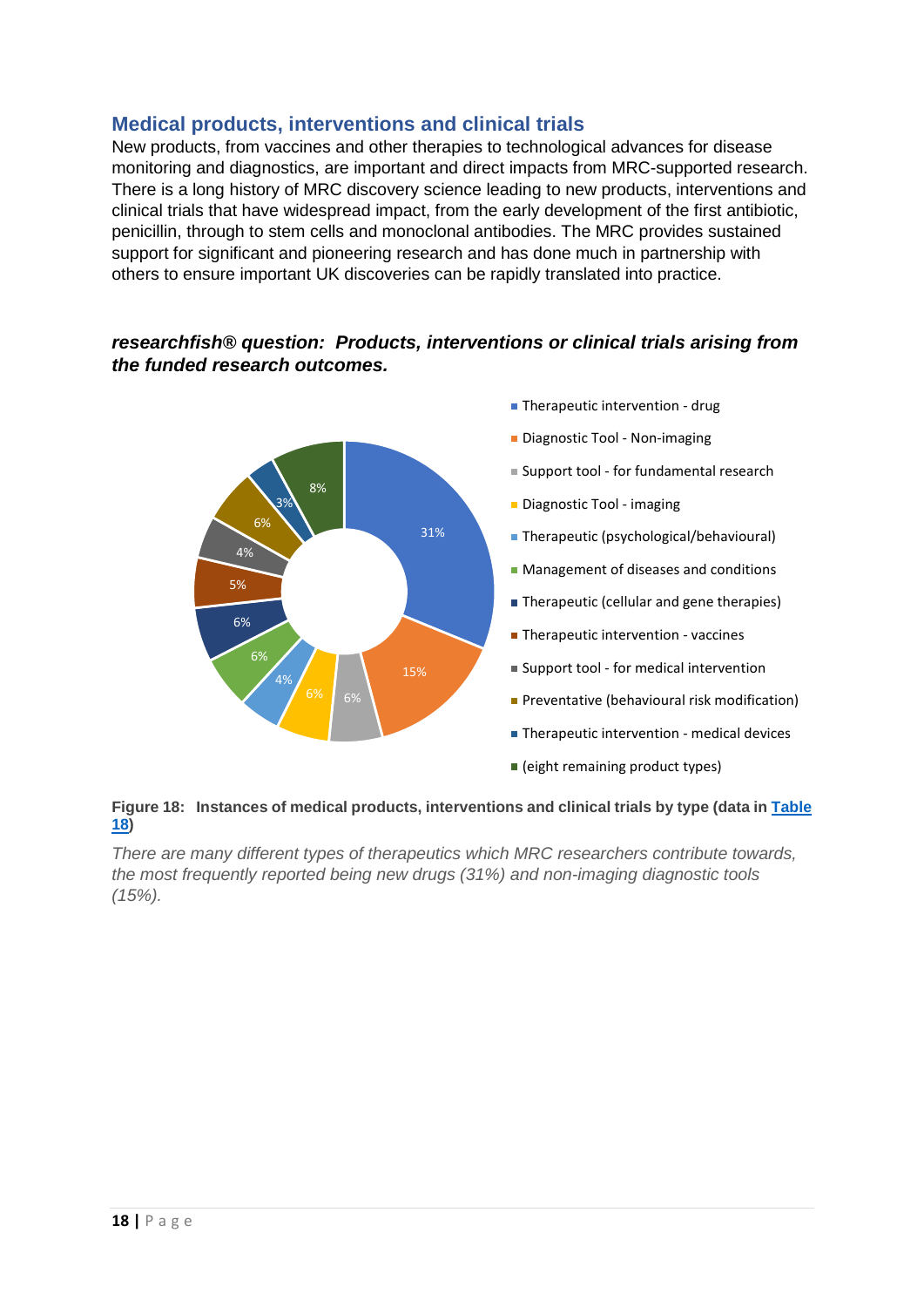# **Awards and recognition**

The MRC celebrates the awards and wider recognition won by our researchers. Awards, prizes and other means of recognition in part acknowledge the quality of research undertaken by MRC scientists. Certain 'markers of esteem', such as being appointed to the editorial board of a journal or attracting visiting staff, can also be seen to have a wider impact on the research and teaching community. Measures of esteem are used internationally by some funders alongside citation analysis, peer review and research income as indicators of research quality.



#### *researchfish® question: Awards or recognition received as result of the funded research outcomes.*

#### <span id="page-18-0"></span>**Figure 19: Instances of awards and recognition by type (data in [Table 19\)](#page-28-0)**

*Half the awards and recognition reported (50%) are invitations to be a keynote speaker at a conference. Conferences are a primary source of rapid research dissemination within academia, where researchers present their latest findings. To be invited shows the researcher has gained considerable recognition within their field of research. Honorary and advisory positions, alongside awards made within the research community, also show how influential a researcher's body of work has become.*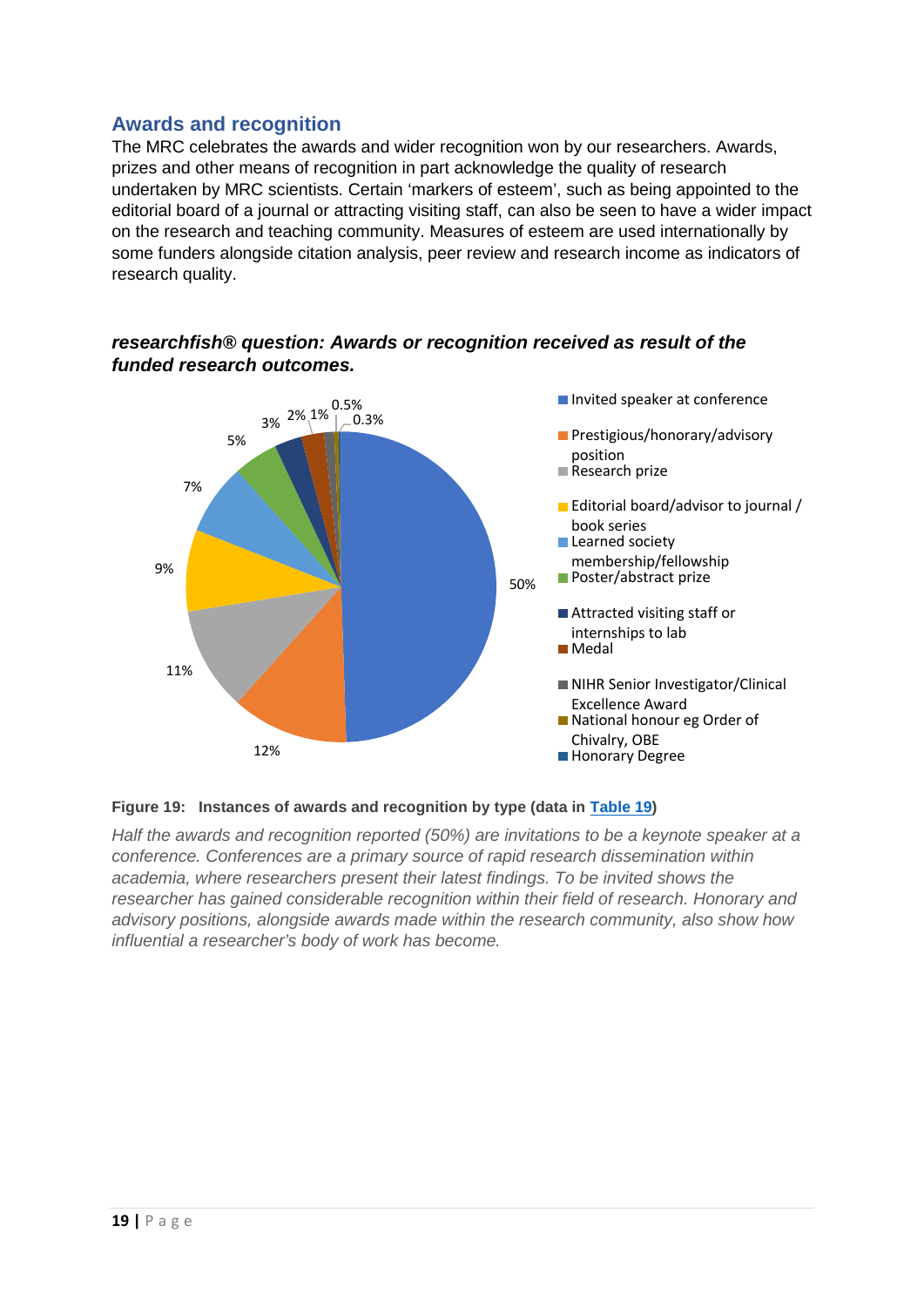# Tabulated data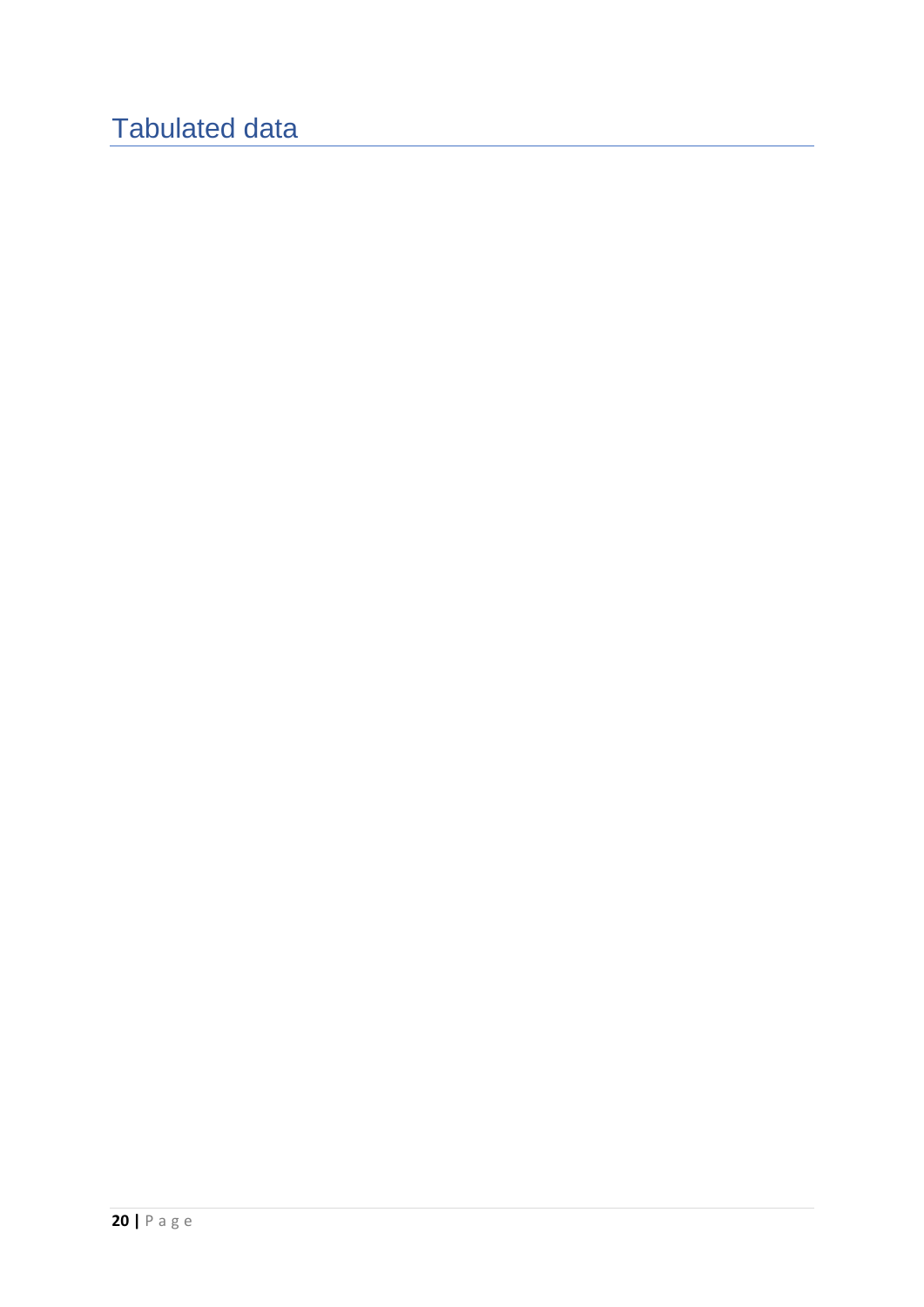# <span id="page-20-0"></span>Publications data

| Year published         | <b>Number of papers</b> | <b>Average Relative Citation Ratio</b> |
|------------------------|-------------------------|----------------------------------------|
| 2008                   | 7,878                   | 2.18                                   |
| 2009                   | 8,807                   | 2.30                                   |
| 2010                   | 9,572                   | 2.24                                   |
| 2011                   | 10,452                  | 2.24                                   |
| 2012                   | 11,427                  | 2.37                                   |
| 2013                   | 12,910                  | 2.20                                   |
| 2014                   | 13,378                  | 2.16                                   |
| 2015                   | 14,342                  | 2.21                                   |
| 2016                   | 14,944                  | 2.20                                   |
| 2017                   | 14,472                  |                                        |
| <b>TOTAL (to 2017)</b> | 118,182                 | 2.23                                   |

<span id="page-20-2"></span>**Table 1: Number of unique publications reported by publication year (shown in [Figure 1](#page-3-2))**

# <span id="page-20-1"></span>Collaborations data

<span id="page-20-3"></span>**Table 2: Number of unique collaborations reported by collaboration start year (shown in [Figure](#page-4-1)  )**

| <b>Year Collaboration Started</b> | Number of unique collaborations |
|-----------------------------------|---------------------------------|
| 2008                              | 1,229                           |
| 2009                              | 1,562                           |
| 2010                              | 1,728                           |
| 2011                              | 1,602                           |
| 2012                              | 1,900                           |
| 2013                              | 1,946                           |
| 2014                              | 1,786                           |
| 2015                              | 2,093                           |
| 2016                              | 2,161                           |
| 2017                              | 1,700                           |
| <b>TOTAL</b>                      | 17,707                          |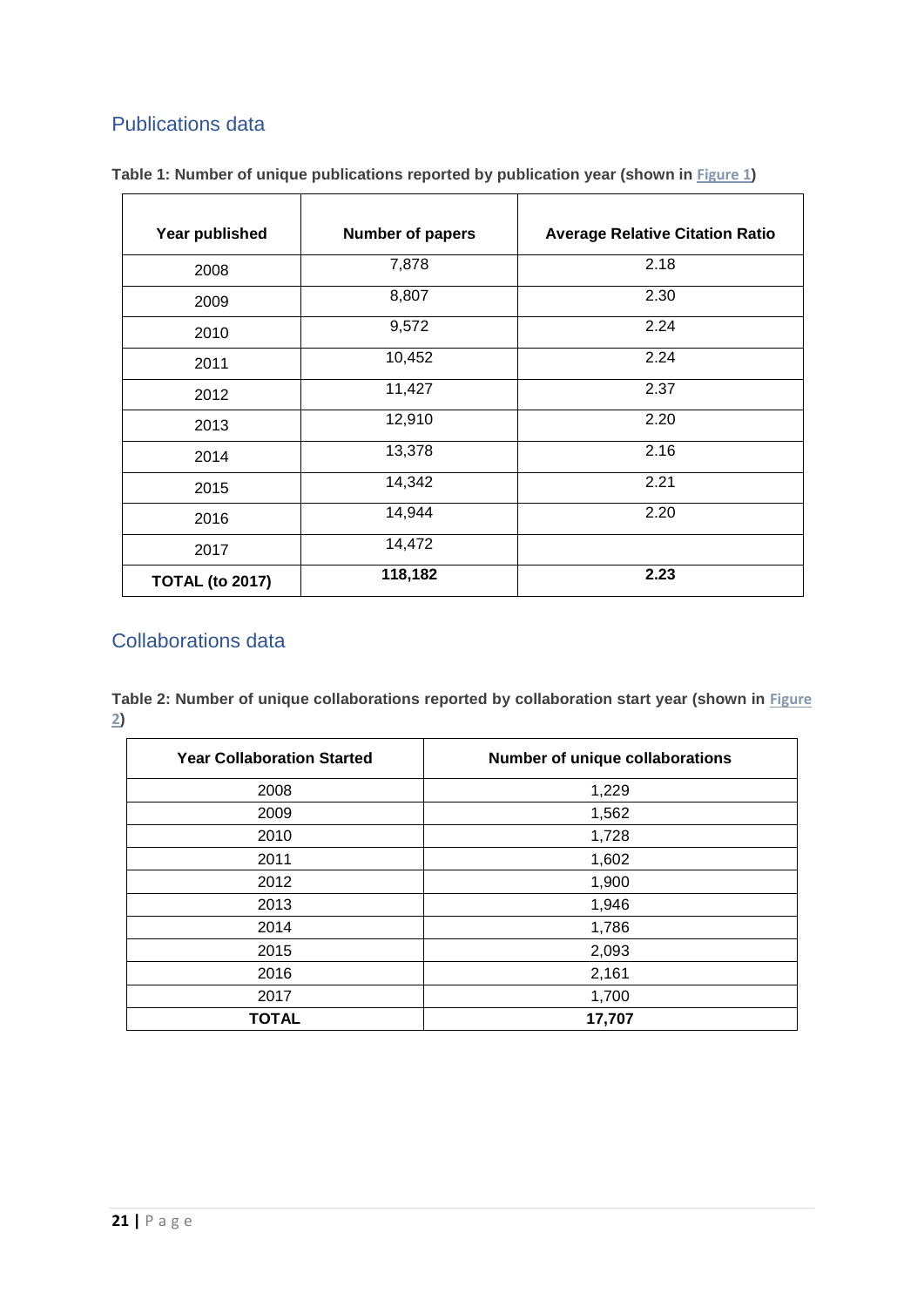| <b>Collaboration sector</b> | <b>Number of instances</b> | Percentage |
|-----------------------------|----------------------------|------------|
| Academic                    | 13,254                     | 62%        |
| <b>Public</b>               | 2,713                      | 13%        |
| Private                     | 2,179                      | 10%        |
| Non-profit                  | 1,350                      | 6%         |
| Hospital                    | 952                        | 4%         |
| <b>Unknown Sector</b>       | 820                        | 4%         |
| Multiple                    | 146                        | 1%         |
| Learned society             | 65                         | 0.3%       |
| <b>TOTAL</b>                | 21,479                     | 100%       |

#### <span id="page-21-1"></span>**Table 3: Number of collaborators by sector (shown in [Figure 3](#page-5-0))**

# <span id="page-21-0"></span>Further funding data

<span id="page-21-2"></span>**Table 4: Instances of further funding reported by year in which the further funding started (shown in [Figure](#page-6-1) 4)**

| Year further funding<br>started | <b>Number of instances</b> | Percentage |
|---------------------------------|----------------------------|------------|
| 2008                            | 1,157                      | 7%         |
| 2009                            | 1,470                      | 9%         |
| 2010                            | 1,592                      | 10%        |
| 2011                            | 1,746                      | 11%        |
| 2012                            | 1,688                      | 10%        |
| 2013                            | 1,694                      | 10%        |
| 2014                            | 1,701                      | 10%        |
| 2015                            | 1,593                      | 10%        |
| 2016                            | 1,876                      | 12%        |
| 2017                            | 1,771                      | 11%        |
| <b>TOTAL</b>                    | 16,288                     | 100%       |

<span id="page-21-3"></span>**Table 5: Value of further funding by sector (shown in [Figure 5](#page-7-1))**

| <b>Sector</b>    | <b>Amount</b> | Percentage |
|------------------|---------------|------------|
| <b>Public</b>    | £3,711m       | 47.46%     |
| Non-profit       | £2,660m       | 34.02%     |
| Academic         | £810m         | 10.36%     |
| Private          | £559m         | 7.15%      |
| Learned society  | £28m          | 0.36%      |
| Multiple sectors | £29m          | 0.37%      |
| Hospital         | £22m          | 0.28%      |
| <b>TOTAL</b>     | £7,819m       | 100%       |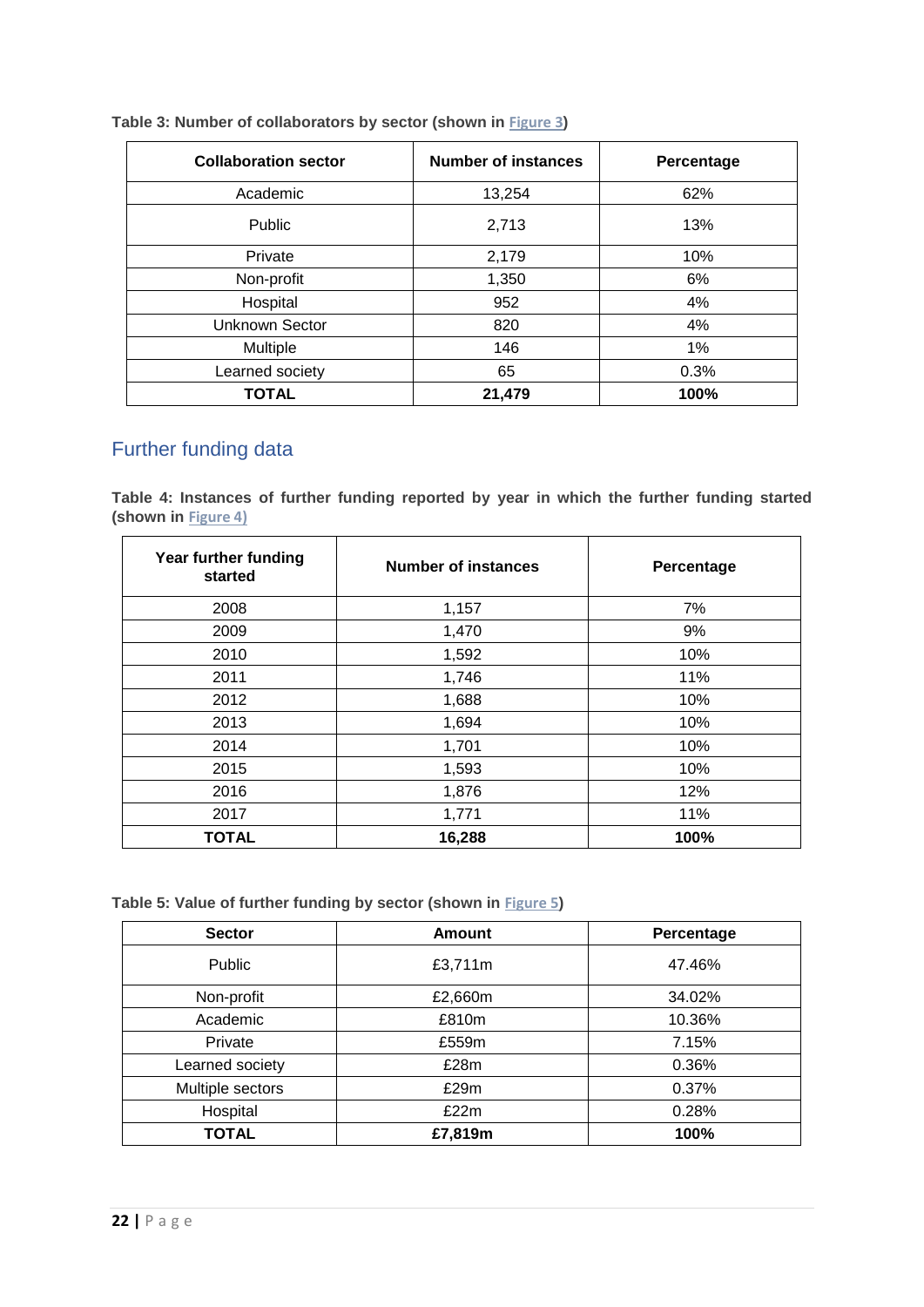# <span id="page-22-0"></span>Engagement activities data

<span id="page-22-1"></span>**Table 6: Instances of engagement activities by year activity was first reported (shown in [Figure](#page-8-0)  6)**

| Year activity first reported | <b>Number of instances</b> | Percentage |
|------------------------------|----------------------------|------------|
| 2008                         | 2,630                      | 5%         |
| 2009                         | 3,169                      | 6%         |
| 2010                         | 3,389                      | 6%         |
| 2011                         | 3,835                      | 7%         |
| 2012                         | 4,540                      | 8%         |
| 2013                         | 5,729                      | 10%        |
| 2014                         | 6,393                      | 11%        |
| 2015                         | 7,865                      | 14%        |
| 2016                         | 7,840                      | 14%        |
| 2017                         | 7,446                      | 13%        |
| <b>TOTAL</b>                 | 52,836                     | 100%       |

<span id="page-22-2"></span>Table 7: Engagement activities by type (shown in  $Figure 7$ )

| <b>Engagement activity</b>                                           | <b>Number of instances</b> | Percentage |
|----------------------------------------------------------------------|----------------------------|------------|
| A talk or presentation                                               | 23,777                     | 41%        |
| Participation in an activity, workshop or similar                    | 11,278                     | 20%        |
| A magazine, newsletter or online publication                         | 6,136                      | 11%        |
| A formal working group, expert panel or similar                      | 5,320                      | 9%         |
| A press release, press conference or response to a media<br>enquiry. | 4,992                      | 9%         |
| Participation in an open day or visit at my research institution     | 3,954                      | 7%         |
| Engagement focused website, blog or social media channel             | 1,140                      | 2%         |
| A broadcast e.g. TV/radio/film/podcast (other than news/press)       | 679                        | $1\%$      |
| Scientific meeting (conference/symposium etc.)                       | 250                        | 0.4%       |
| Other/Unknown                                                        | 0                          | 0%         |
| <b>TOTAL</b>                                                         | 57,526                     | 100%       |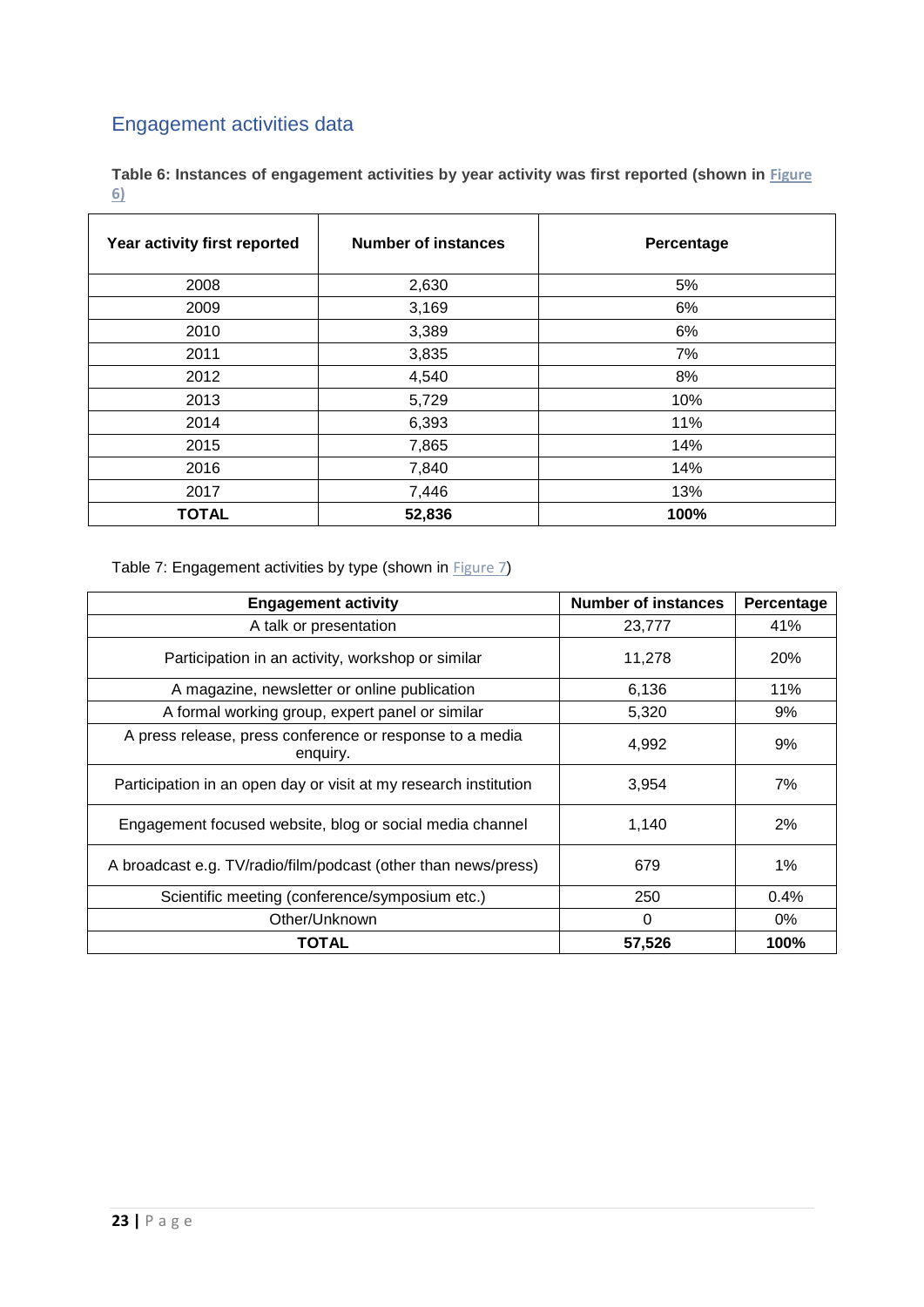| <b>Audience type</b>                                 | <b>Number of instances</b> | Percentage |
|------------------------------------------------------|----------------------------|------------|
| Public/other audiences                               | 15,193                     | 26%        |
| <b>Professional Practitioners</b>                    | 11,029                     | 19%        |
| Schools                                              | 6,308                      | 11%        |
| Other academic audiences (collaborators, peers etc.) | 5,913                      | 10%        |
| Media (as a channel to the public)                   | 4,411                      | 8%         |
| Health professionals                                 | 3,290                      | 6%         |
| Participants in your research and patient groups     | 2,375                      | 4%         |
| Policymakers/parliamentarians                        | 2,963                      | 5%         |
| Postgraduate students                                | 2,091                      | 4%         |
| Undergraduate students                               | 836                        | 1%         |
| Patients, carers and/or patient groups               | 1,094                      | 2%         |
| Industry/Business                                    | 833                        | 1%         |
| Study participants or study members                  | 530                        | 1%         |
| Supporters                                           | 440                        | 1%         |
| Third sector organisations                           | 218                        | 0%         |
| TOTAL                                                | 57,524                     | 100%       |

<span id="page-23-1"></span>**Table 8: Engagement activities by audience type (shown in [Figure 8](#page-9-1))**

# <span id="page-23-0"></span>Artistic and creative products data

<span id="page-23-2"></span>

| Table 9: Number of instances of artistic and creative products by type (shown in Figure 9) |  |  |  |
|--------------------------------------------------------------------------------------------|--|--|--|
|--------------------------------------------------------------------------------------------|--|--|--|

| Type of artistic and creative product   | <b>Number of instances</b> | Percentage |
|-----------------------------------------|----------------------------|------------|
| Film / Video / Animation                | 130                        | 35%        |
| Image                                   | 50                         | 14%        |
| Artwork                                 | 63                         | 17%        |
| Artistic / Creative Exhibition          | 45                         | 12%        |
| Artefact (including digital)            | 43                         | 12%        |
| Performance (Music, Dance, Drama, etc.) | 25                         | 7%         |
| <b>Creative Writing</b>                 | 11                         | 3%         |
| Composition / Score                     | $\overline{2}$             | 1%         |
| TOTAL                                   | 369                        | 100%       |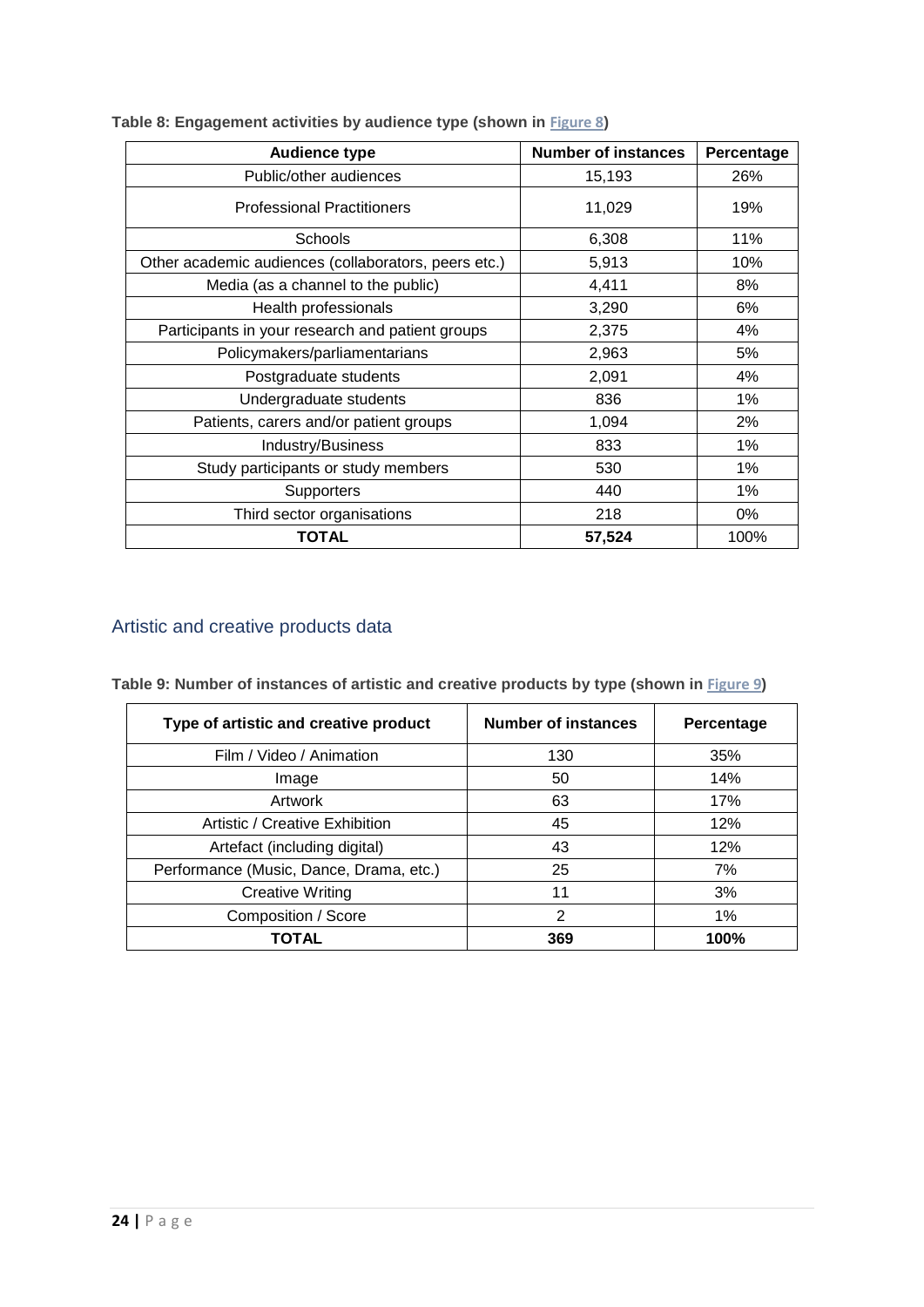# <span id="page-24-0"></span>Policy influence data

| Table 10: Number of instances of policy influence by year policy influence started (shown in |  |  |  |  |
|----------------------------------------------------------------------------------------------|--|--|--|--|
| Figure 10)                                                                                   |  |  |  |  |

| Year policy influence started | <b>Number of Instances</b> | Percentage |
|-------------------------------|----------------------------|------------|
| 2008                          | 451                        | 7%         |
| 2009                          | 554                        | 8%         |
| 2010                          | 609                        | 9%         |
| 2011                          | 712                        | 11%        |
| 2012                          | 730                        | 11%        |
| 2013                          | 789                        | 12%        |
| 2014                          | 699                        | 11%        |
| 2015                          | 997                        | 15%        |
| 2016                          | 1,050                      | 16%        |
| 2017                          | 871                        | 13%        |
| <b>TOTAL</b>                  | 6,591                      | 100%       |

<span id="page-24-1"></span>**Table 11: Instances of policy influence by type, divided by citations (a) and other types (b) (shown in [Figure 11](#page-12-0))**

| <b>Influence Type</b>                                                | <b>Number of Instances</b> | Percentage |
|----------------------------------------------------------------------|----------------------------|------------|
| Citation in clinical guidelines                                      | 1,032                      | 11%        |
| Citation in other policy documents                                   | 642                        | 7%         |
| Citation in systematic reviews                                       | 378                        | 4%         |
| Citation in clinical reviews                                         | 134                        | $1\%$      |
| Participation in an advisory committee                               | 3,257                      | 34%        |
| Influenced training of practitioners or researchers                  | 1,684                      | 18%        |
| Membership of a guideline committee                                  | 1,092                      | 11%        |
| Participation in a national consultation                             | 602                        | 6%         |
| Gave evidence to a government review                                 | 466                        | 5%         |
| Implementation circular/rapid advice/letter to eg Ministry of Health | 239                        | 3%         |
| Other                                                                | 1                          | 0%         |
| TOTAL                                                                | 9,527                      | 100%       |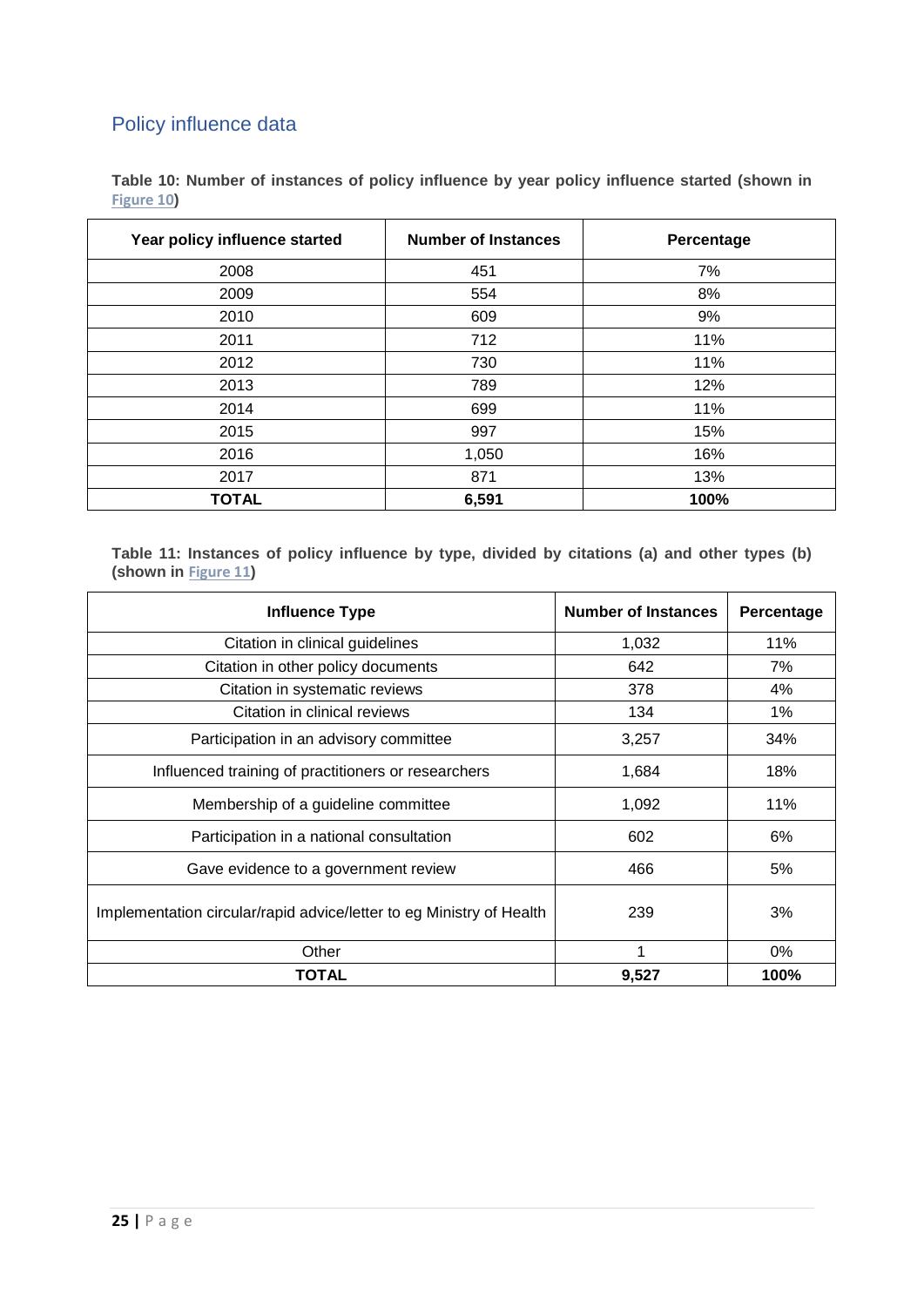#### <span id="page-25-1"></span>**Table 12: Instances of policy influence by location (shown in [Figure](#page-13-0) 12)**

| Location of policy influence       | <b>Number of Instances</b> | Percentage |
|------------------------------------|----------------------------|------------|
| UK                                 | 3,810                      | 46%        |
| Multiple countries/international   | 2,094                      | 25%        |
| Local/municipal/regional - UK only | 785                        | 10%        |
| Europe                             | 689                        | 8%         |
| North America                      | 335                        | 4%         |
| Asia                               | 255                        | 3%         |
| Africa                             | 134                        | 2%         |
| Oceania                            | 95                         | $1\%$      |
| South America                      | 15                         | $0\%$      |
| <b>TOTAL</b>                       | 8,212                      | 100%       |

# <span id="page-25-0"></span>Research materials data

| Type of research tool or method                         | <b>Number of instances</b> | Percentage |
|---------------------------------------------------------|----------------------------|------------|
| Model of mechanisms or symptoms - mammalian in vivo     | 2,851                      | 44%        |
| Technology assay or reagent                             | 992                        | 15%        |
| Improvements to research infrastructure                 | 663                        | 10%        |
| <b>Biological samples</b>                               | 432                        | 7%         |
| Physiological assessment or outcome measure             | 302                        | 5%         |
| Cell line                                               | 242                        | 4%         |
| Database/Collection of Data/Biological Samples          | 201                        | 3%         |
| Data analysis technique                                 | 176                        | 3%         |
| Model of mechanisms or symptoms - human                 | 216                        | 3%         |
| Antibody                                                | 129                        | 2%         |
| Model of mechanisms or symptoms - non-mammalian in vivo | 114                        | 2%         |
| Model of mechanisms or symptoms - in vitro              | 116                        | 2%         |
| <b>TOTAL</b>                                            | 6,434                      | 100%       |

<span id="page-25-2"></span>**Table 13: Instances of research tools and methods by type (shown in [Figure 1](#page-14-1)3)**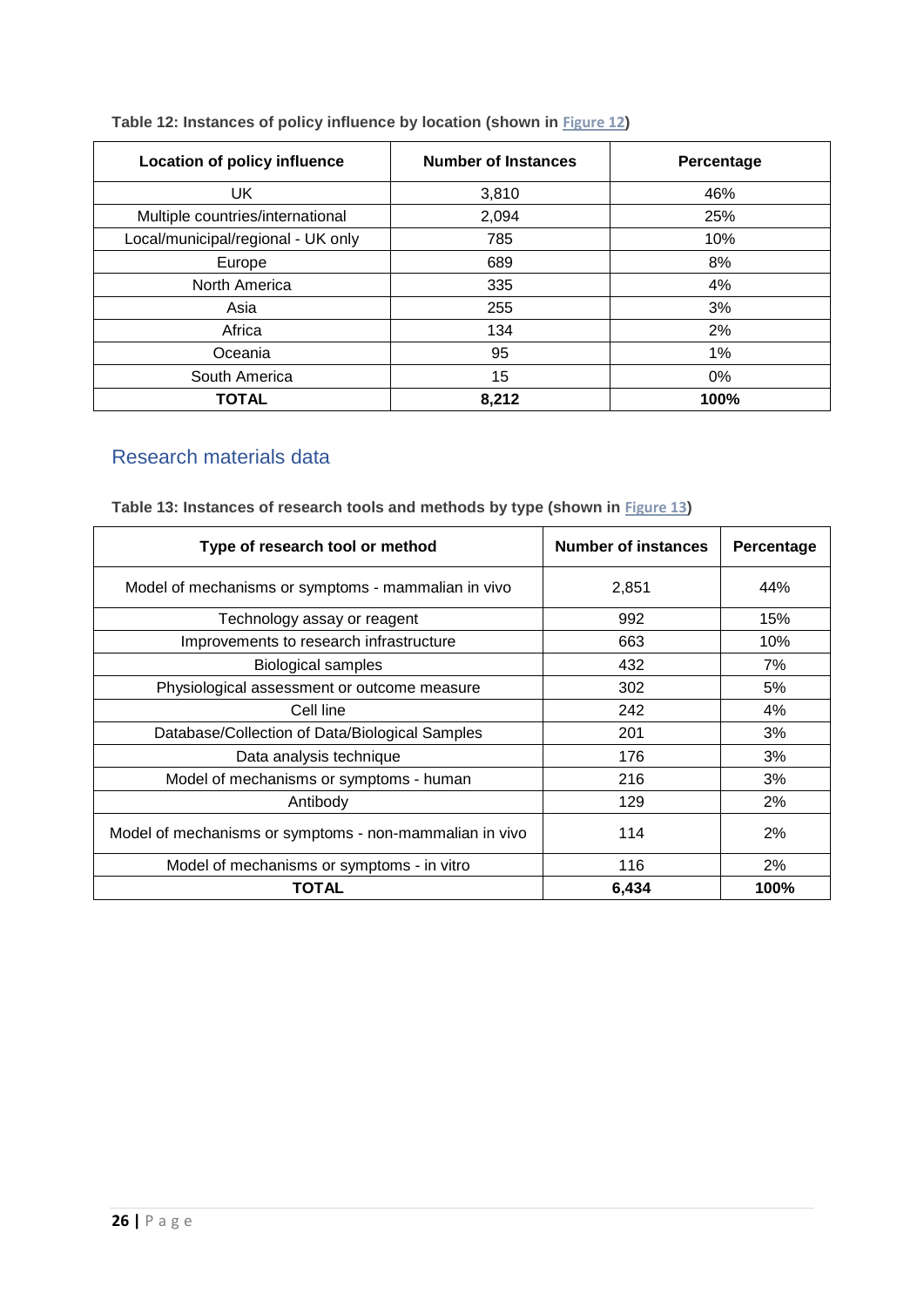| Type of research database or model | Number of<br>instances | Percentage |
|------------------------------------|------------------------|------------|
| Database/collection of data        | 672                    | 72%        |
| Computer model / algorithm         | 116                    | 12%        |
| Data analysis technique            | 118                    | 13%        |
| Data handling & control            | 31                     | 3%         |
| Other / Unknown                    | 0                      | 0%         |
| TOTAL                              | 937                    | 100%       |

<span id="page-26-1"></span>**Table 14: Instances of research databases and models by type (shown in [Figure 14](#page-15-0))**

<span id="page-26-2"></span>**Table 15: Instances of software or technical products by type (shown in [Figure](#page-15-1) 15)**

| Type of research software or technical material | Number of<br>instances | Percentage |
|-------------------------------------------------|------------------------|------------|
| Software                                        | 307                    | 67%        |
| Webtool/Application                             | 109                    | 24%        |
| New/Improved Technique/Technology               | 30                     | 7%         |
| <b>Detection Devices</b>                        | 3                      | $1\%$      |
| e-Business Platform                             | $\mathcal{P}$          | $0.4\%$    |
| New Material/Compound                           | $\mathcal{P}$          | $0.4\%$    |
| Systems, Materials & Instrumental Engineering   | 2                      | 0.4%       |
| <b>Physical Model/Kit</b>                       | 1                      | 0.2%       |
| <b>TOTAL</b>                                    | 456                    | 100%       |

# <span id="page-26-0"></span>Intellectual property data

<span id="page-26-3"></span>**Table 16: Number of instances of Intellectual property (IP) by category and year in which IP was realised (shown in [Figure](#page-16-1) 16)**

| Year IP was Realised | <b>Protection Type</b> |                            |                                    |              |
|----------------------|------------------------|----------------------------|------------------------------------|--------------|
|                      | <b>Not licensed</b>    | <b>Licensed by</b><br>2016 | <b>Commercial in</b><br>confidence | <b>TOTAL</b> |
| 2008                 | 124                    | 19                         | 7                                  | 150          |
| 2009                 | 166                    | 39                         | 13                                 | 218          |
| 2010                 | 172                    | 40                         | 27                                 | 239          |
| 2011                 | 74                     | 25                         | 24                                 | 123          |
| 2012                 | 75                     | 29                         | 25                                 | 129          |
| 2013                 | 59                     | 26                         | 15                                 | 100          |
| 2014                 | 46                     | 14                         | 10                                 | 70           |
| 2015                 | 35                     | 26                         | 8                                  | 69           |
| 2016                 | 47                     | 33                         | 18                                 | 98           |
| 2017                 | 41                     | 16                         | 10                                 | 67           |
| TOTAL                | 839                    | 267                        | 157                                | 1,263        |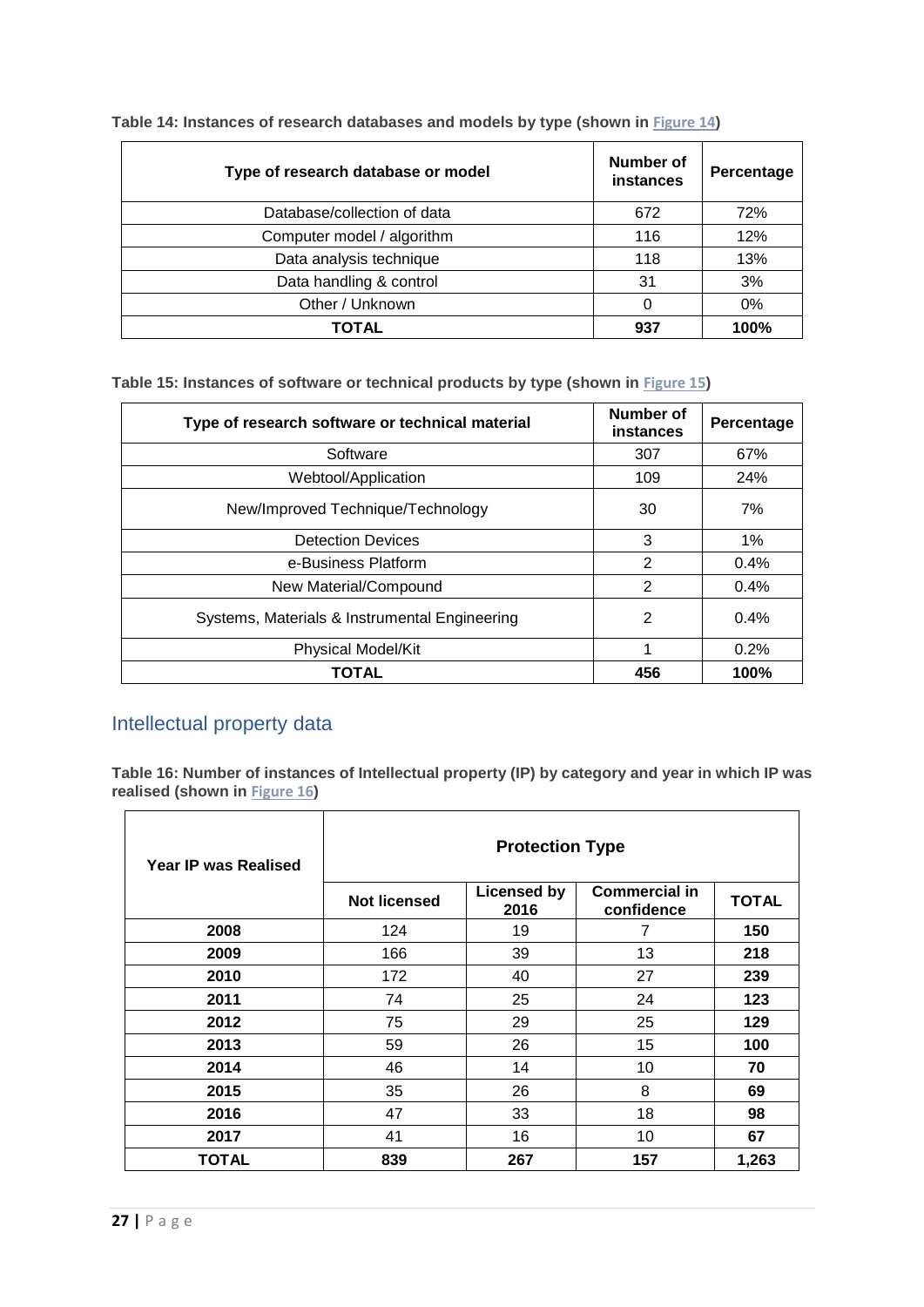| <b>Type of IP protection</b> | <b>Number of instances</b> | Percentage |
|------------------------------|----------------------------|------------|
| Copyrighted (eg software)    | 112                        | 8%         |
| Patent application published | 463                        | 32%        |
| Patent granted               | 476                        | 33%        |
| Protection not required      | 404                        | 28%        |
| TOTAL                        | 1,455                      | 100%       |

<span id="page-27-2"></span>**Table 17: Type of intellectual property protection reported (shown in [Figure](#page-16-2) 17)**

# <span id="page-27-0"></span>Medical products, interventions and clinical trials data

<span id="page-27-3"></span>**Table 18: Instances of medical products, interventions and clinical trials by type (shown in [Figure](#page-17-2)  18)**

<span id="page-27-1"></span>

| <b>Product type</b>                                  | Number of<br>instances | Percentage |
|------------------------------------------------------|------------------------|------------|
| Therapeutic intervention - drug                      | 456                    | 31%        |
| Diagnostic Tool - Non-imaging                        | 215                    | 15%        |
| Support tool - for fundamental research              | 84                     | 6%         |
| Diagnostic Tool - imaging                            | 83                     | 6%         |
| Therapeutic (psychological/behavioural)              | 66                     | 5%         |
| Management of diseases and conditions                | 82                     | 6%         |
| Therapeutic (cellular and gene therapies)            | 85                     | 6%         |
| Therapeutic intervention - vaccines                  | 79                     | 5%         |
| Support tool - for medical intervention              | 66                     | 5%         |
| Preventative (behavioural risk modification)         | 85                     | 6%         |
| Therapeutic intervention - medical devices           | 45                     | 3%         |
| Preventative (nutrition and chemoprevention)         | 25                     | 2%         |
| Therapeutic intervention - surgery                   | 16                     | 1%         |
| Health and social care services                      | 19                     | 1%         |
| Therapeutic intervention - physical                  | 16                     | 1%         |
| Therapeutic intervention - radiotherapy              | 15                     | 1%         |
| Preventative (physical/biological risk modification) | 13                     | 1%         |
| Products with applications outside of medicine       | 8                      | 1%         |
| Therapeutic intervention - complementary             | 4                      | 0.3%       |
| <b>TOTAL</b>                                         | 1,462                  | 100%       |